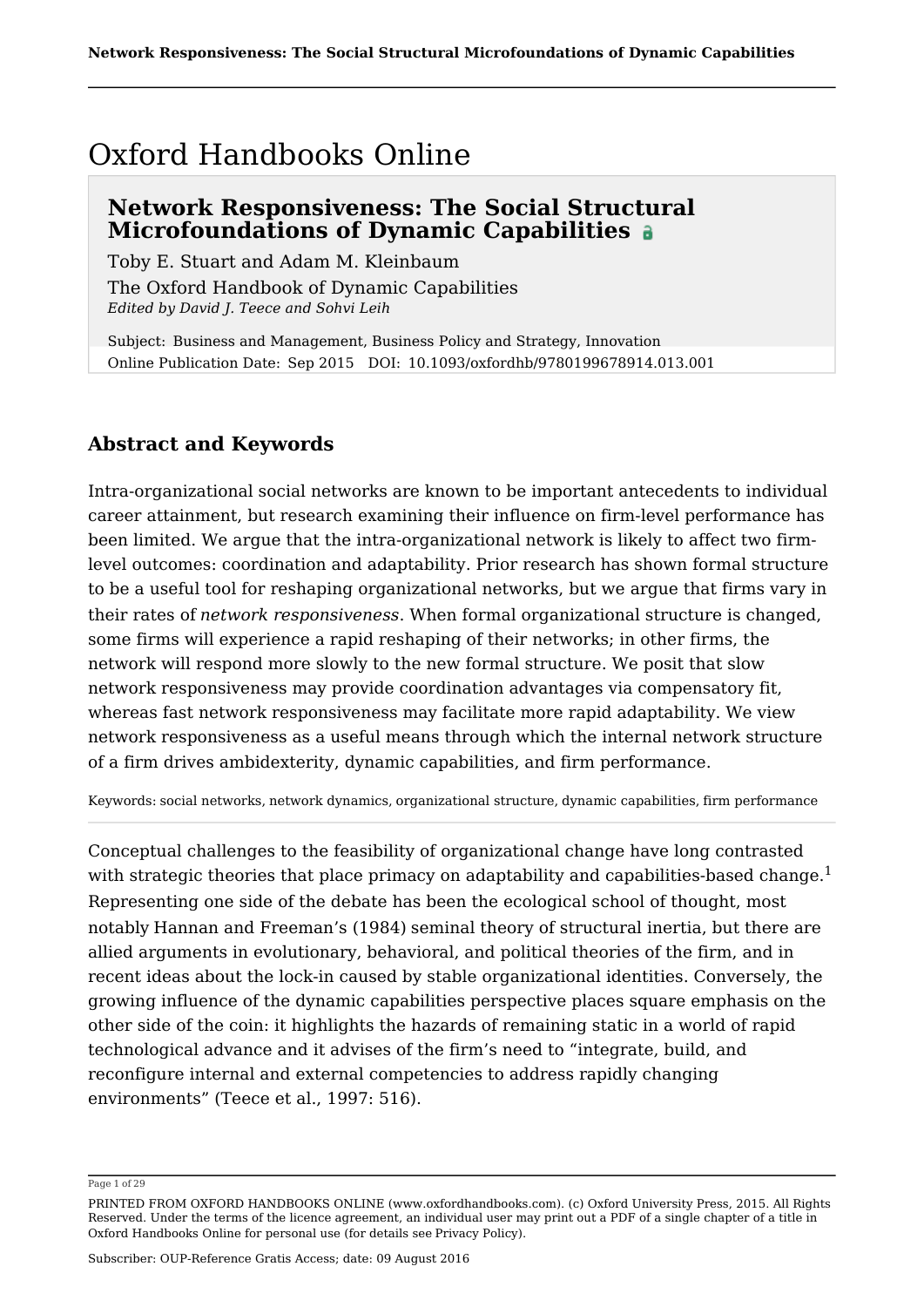To a significant extent, the real debate centers not on the desirability of organizational change, but on its feasibility. Theories of inertia are often rooted in assumptions about relative speeds of change: if organizational environments move rapidly—a characterization of the pace of change that is assumed in much of the contemporary strategy literature—but organizations only adapt slowly, it may in fact be more dangerous to attempt change than to hold to a steady course (e.g., Amburgey et al., 1993). In this paper we cannot claim to make any advance on the theoretical and empirical debates about adaptation, but we do wish to offer an observation: we in the academy can debate the feasibility of organizational change efforts, but in the world of management practice, very few organizational leaders accept the premise that they are stewarding their organizations along largely fixed courses. Efforts (if not successes) to adapt are ubiquitous in the organizational landscape, and it would therefore seem important to understand when they will be more or less beneficial, and what is entailed in initiating them. The determining factors in this regard are myriad and complex and persuasive empirical evidence will be difficult to come by in consequence. Here, however, we present some developing ideas about one factor that may influence firm- or business unitlevel heterogeneity in the ability to implement change.

Our focus, which we believe to be a topic of conspicuous omission in the literature on dynamic capabilities, is the role of the internal network structure of the organization in shaping the process and outcome of change efforts. Social networks—the patterns in the interpersonal relationships among organizational members—are of importance because they are the metaphoric foundation on which all coordinated activity in organizations takes place. Individuals rarely act alone in organizations and they never do when they are attempting to implement the major tasks of the firm; they work in concert. In this paper, we argue that aspects of the internal network of a firm influence two things—the firm's abilities to coordinate and to adapt—which are both crucial aspects of dynamic capabilities, as conceived in the literature.

Coordination is an essential capability for the related-diversified firm, and networks always are engaged in the execution of coordinated activities. A central teaching of the literature on corporate-level strategy in the multi-business firm, however, is that it is far from given that coordination emerges organically. In fact, from the classic texts in organization theory (e.g., Galbraith, 1973) to current theoretical and empirical work in corporate finance (e.g., Rajan et al., 2000; Dessein et al., 2010) to the present, practitioner-oriented writings on the subject (e.g., Gulati, 2007), establishing coordination across organizational boundaries is recognized as a, if not *the*, key operational challenge in managing dispersed organizations. Likewise, adaptability—the ability to change the organization—is a cornerstone of the theory of dynamic capabilities (Helfat et al., 2007; Helfat and Winter, 2011). But affecting it, too, is at best a difficult

Page 2 of 29

PRINTED FROM OXFORD HANDBOOKS ONLINE (www.oxfordhandbooks.com). (c) Oxford University Press, 2015. All Rights Reserved. Under the terms of the licence agreement, an individual user may print out a PDF of a single chapter of a title in Oxford Handbooks Online for personal use (for details see Privacy Policy).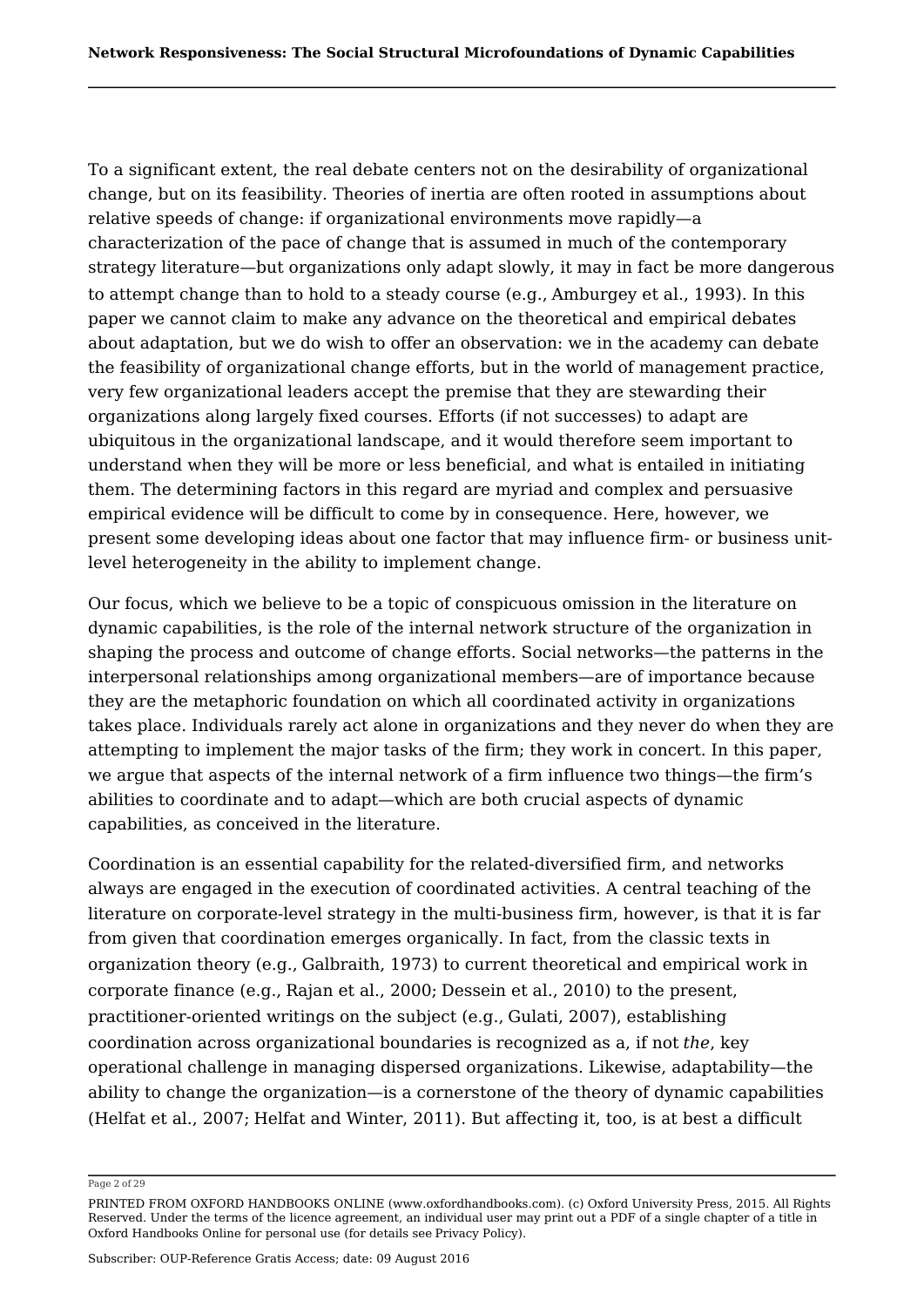process in complex organizations. The challenges of successful adaptation are underscored by the large scholarly literature that questions the premise that change efforts positively contribute to firm performance; by a cottage industry of practitionerdirected thinking on the subject; and by a large and profitable industry, management consulting, devoted to assisting efforts to change organizations.

We argue that social networks are central to at least three internal organizational processes that are vital for implementing both coordination and adaptation. They are an essential component of the process of opportunity identification, which precedes recognition of the need for coordination or change and is how opportunities that are perceived to be compelling are often sourced. They are the pathways of power and influence in organizations, and therefore they are essential for assembling the coalitions that are necessary for change efforts to occur. And they are at the center of resource mobilization. In most organizational settings, resources are fully committed to existing people and projects; to implement change, therefore, resources must be diverted from their current uses.

Part of our objective in this paper is to articulate the view that social networks stand between the decision to undertake change and its outcome, and therefore ultimately must be part of the story in a strategic positioning-based account of dynamic capabilities. This point seems uncontroversial. The bolder and more speculative claim we make is that the network structure of organizations—or, perhaps more important, the pace at which networks inside the firm respond to strategic change efforts—may be an important source of heterogeneity that underpins dynamic capabilities. We label this concept *network responsiveness*, by which we mean the rate at which internal network structures realign to adjustments in formal organizational structure. We illustrate heterogeneous network responsiveness using simple analyses of electronic mail data in two firms. Building on prior research and on several illustrative case studies, we argue that fast network responsiveness promotes adaptability, whereas slow network responsiveness can be beneficial for informal coordination. Thus, viewed dynamically, network responsiveness entails a trade-off: The dynamic capability of rapid network responsiveness may come at the cost of coordination effectiveness.

### **1 Dynamic Capabilities and Network Structure**

The dynamic capabilities perspective has become an increasingly important area of inquiry in strategy. Taking as its theoretical foundation the resource-based view of the firm (Barney, 1991; Peteraf, 1993), it asserts that in environments of rapid change,

#### Page 3 of 29

PRINTED FROM OXFORD HANDBOOKS ONLINE (www.oxfordhandbooks.com). (c) Oxford University Press, 2015. All Rights Reserved. Under the terms of the licence agreement, an individual user may print out a PDF of a single chapter of a title in Oxford Handbooks Online for personal use (for details see Privacy Policy).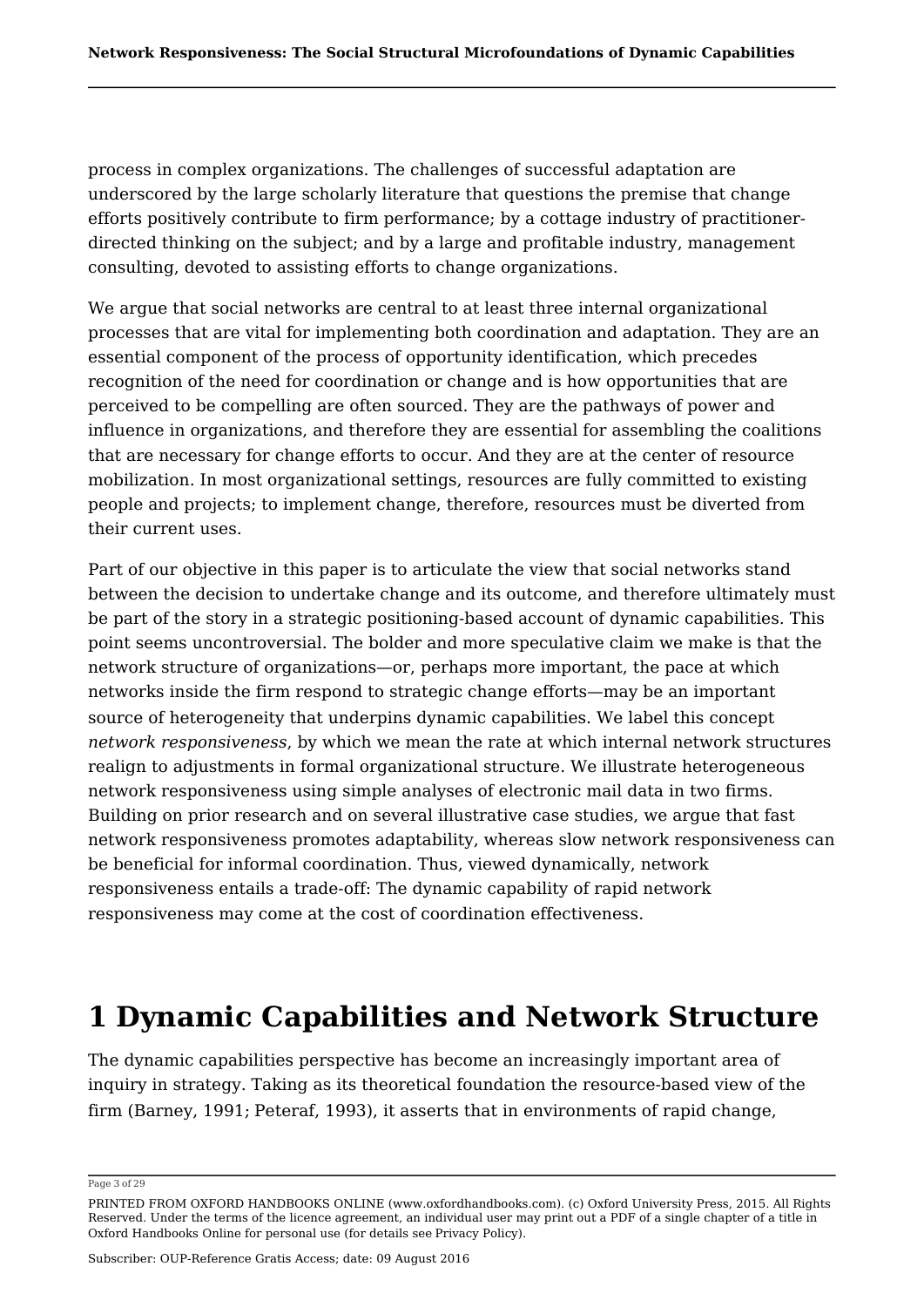organizational and managerial routines and processes that enable firms to "purposefully create, extend, or modify [their] resource base[s]" (Helfat et al., 2007: 1) will help them to achieve and sustain a competitive advantage (for a useful theoretical integration, see DiStefano et al., 2014). Specific capabilities that have been identified and studied involve research and development (Helfat, 1997), mergers and acquisitions (Karim and Mitchell, 2000), product innovation (Danneels, 2002), and ambidextrous organizational structures (O'Reilly and Tushman, 2013), to cite several prominent examples.

Developing in parallel to, but almost completely independent of, scholarship on dynamic capabilities (cf. Davis, 2013), research that applies the lens of network theory to the internal network structure of organizations abounds in organization theory and, more recently, in strategy. Social networks are the means of coordinating organizational work (e.g., Kleinbaum and Stuart, 2014), the medium through which ideas and information flow (e.g., Reagans and McEvily, 2003), the back channels through which projects gain or lose political support (e.g., Battilana and Casciaro, 2012), and possibly even the avenues of social cognition through which actors interpret information (e.g., Zuckerman, 2005). Much research in this area has focused on theorizing and documenting the networkbased positional correlates of benefits that accrue to individuals as a result of their position in the social structure (reviewed in Burt, 2005). But the implications of this work for *firm*-level performance are not readily apparent, and very little of it has explored the consequences of intra-organizational network structure for the firm itself (cf. Leana and Van Buren, 1999, reviewed in Blyler and Coff, 2003).

Work by Ghoshal and collaborators has argued that relative to markets, firms are an effective locus of social capital and that such social capital is necessary for innovation (e.g., Nahapiet and Ghoshal, 1998). From this argument, it is just a small additional theoretical leap to a network-based determinant of heterogeneity in firm-level performance. For example, Hansen (1999) considered the ways in which social capital might contribute to firm-level advantage by examining how the network structure around projects shapes the speed at which they are completed. Alcácer and Zhao (2012) used patent data to examine the role of intra-organizational networks in controlling outflow of knowledge from the firm. They argue that internal collaborations between a firm's geographic locations serve to strengthen the firm's control over proprietary knowledge, reducing the extent to which knowledge escapes the firm to geographically collocated competitors. Although the current state of the evidence is nowhere near conclusive, a few studies do hint at a possible causal role of intra-organizational networks on firm-level performance (Argote and Ingram, 2000).

Of course, there is a much larger body of research on inter-firm networks (e.g., Davis, 1991; Stuart, 1998; Rosenkopf and Almeida, 2003; Schilke, 2014) and a nascent literature

Page 4 of 29

PRINTED FROM OXFORD HANDBOOKS ONLINE (www.oxfordhandbooks.com). (c) Oxford University Press, 2015. All Rights Reserved. Under the terms of the licence agreement, an individual user may print out a PDF of a single chapter of a title in Oxford Handbooks Online for personal use (for details see Privacy Policy).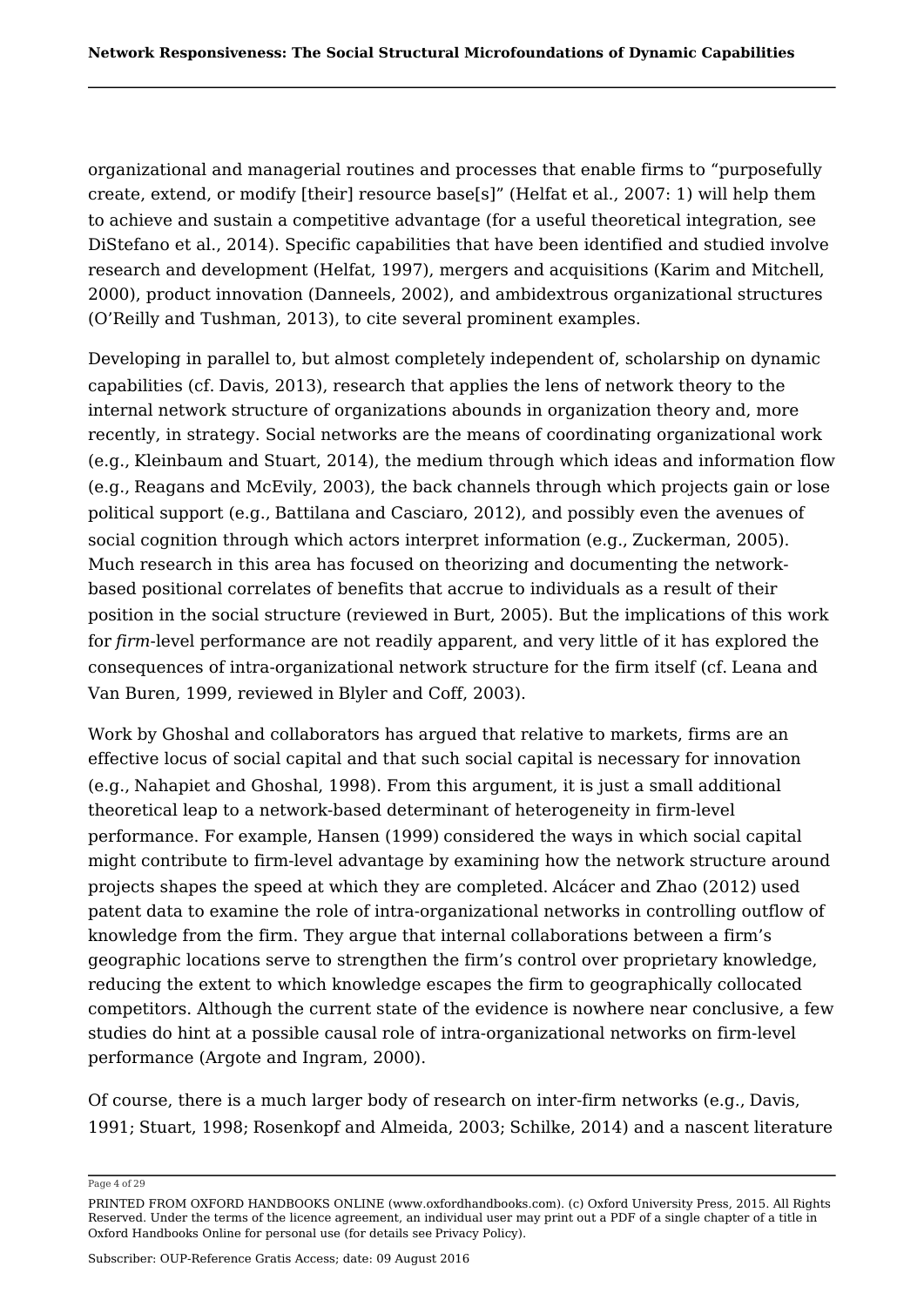on the effects of executives' (observed indirectly, if at all) interpersonal networks inside (e.g., Adner and Helfat, 2003) or outside their firms (e.g., Geletkanycz and Hambrick, 1997; Cohen et al., 2010; Rider, 2012; Shue, 2013) on organization-level outcomes. The work on inter- (vs intra-) organizational networks does have direct relevance to strategy scholars, and, in fact, from the beginnings of this vibrant area of research, the literature has posited that differences in firm-level positions in interorganizational networks are partial determinants of corporate performance. The discrepancy in the quantity of work that links *intra-*organizational network structure to firm performance relative to *inter*organizational networks is easy to understand when one considers the empirical obstacles to persuasive tests of the effect of intra-firm networks on firm-level performance. In addition to now-familiar difficulties surrounding endogenous relationships between network structures and performance (cf. Sorenson and Stuart, 2008) from a research design perspective, it ultimately will be necessary but challenging to assemble network data from many firms to test such a theory.

# **2 Coordination and Adaptation**

In this paper, we argue that intra-firm networks play a critical role in two distinct organizational capabilities: coordination and adaptation. It is no exaggeration to say that the classic theories of the firm are rooted in the coordination benefits of hierarchical control. This is a cornerstone of Weber's (1924) theory of bureaucracy, of Thompson's (1967) classic text on organization theory, and of Williamson's (1975) Nobel Prize– winning argument that when compared to market-based mechanisms, managerial hierarchies efficiently coordinate transactions involving specific assets. Barnard's (1938) treatise on the functions of the executive is devoted entirely to the idea that a complex organization is a coordinated system of action.

Likewise, in the strategy field, there is a long-standing argument that value-creating strategies rest in the synergistic potential of coordinating multiple activities within a single corporate enterprise. Chandler (1962) famously characterized many of the large organizations since the turn of the last century as adopting M-forms, in which operational decisions occur within business units and strategic decisions are managed at the headquarters level. In such organizations, the "visible hand" of senior management centrally coordinates across the diverse units of the corporation (Chandler, 1977). This early work gave rise to the modern literature on corporate-level strategy, which presumes that the multi-business enterprise creates value only if coordination is introduced across the organizational units in the corporate portfolio.

Page 5 of 29

PRINTED FROM OXFORD HANDBOOKS ONLINE (www.oxfordhandbooks.com). (c) Oxford University Press, 2015. All Rights Reserved. Under the terms of the licence agreement, an individual user may print out a PDF of a single chapter of a title in Oxford Handbooks Online for personal use (for details see Privacy Policy).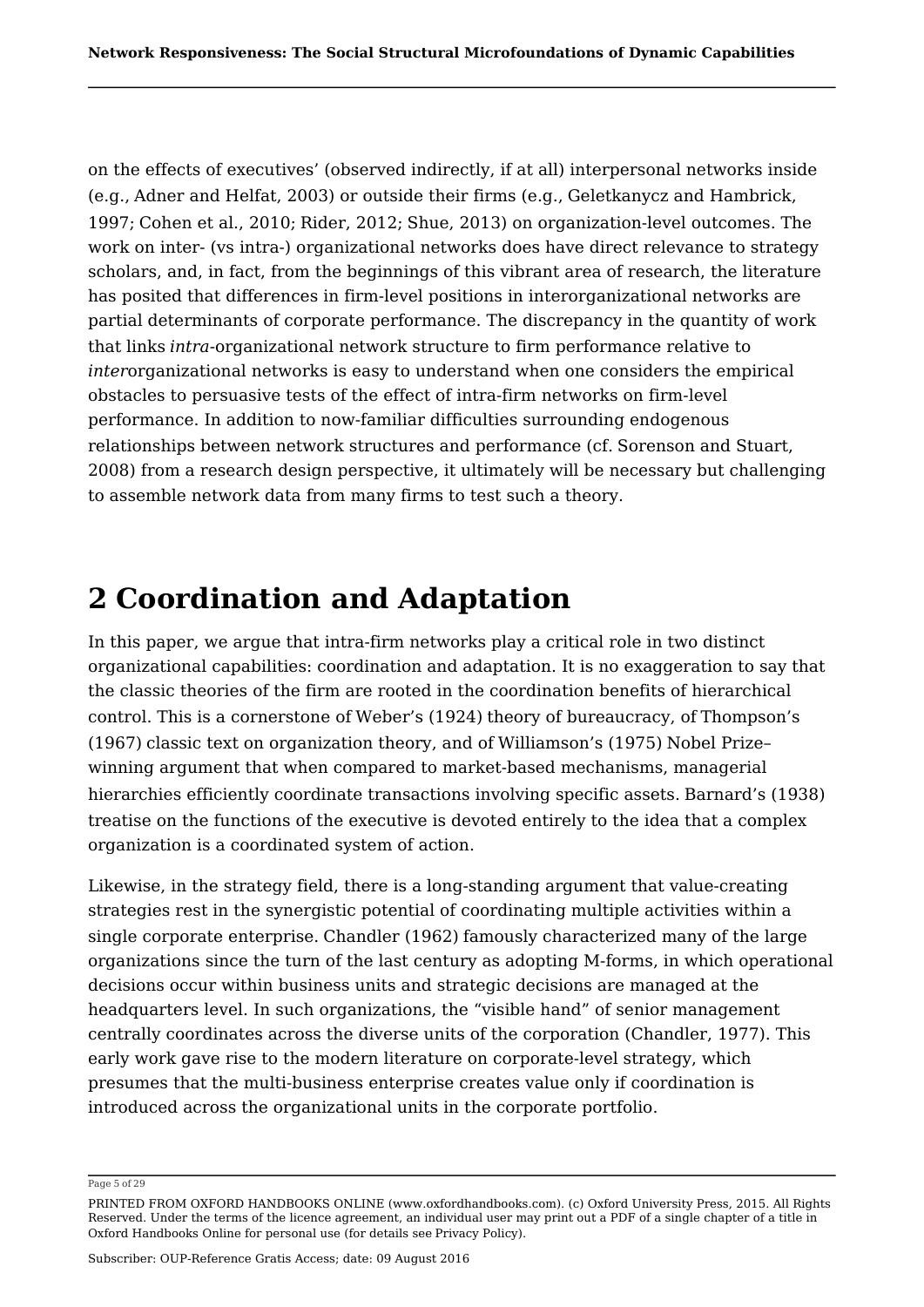These theories have strong implications for the nature of senior managers' work in complex organization; all imply that leaders spend a great deal of their time in initiatives that aim to produce coordinated outcomes. Consistent with all of these theories, the quintessentially social nature of managerial work is evident in the fact that the vast proportion of management time is devoted to interacting with others: Classic survey and ethnographic studies of managerial behavior have revealed that leaders spend upward of 80 percent of their time interacting with other people (Mintzberg, 1973; Kotter, 1982). The implication of extant theories is that organizational members employ their networks, in part, to coordinate activities. This finding, too, is supported in recent analyses of electronic communication networks in a large company (Kleinbaum and Stuart, 2014) and of the calendars of Italian CEOs (Bandiera et al., 2011). Effective use of the internal network to produce coordinated outcomes is an important capability for multi-business firms (Taylor and Helfat, 2009).

Beyond its role in effecting coordination for the implementation of strategy, a firm's internal social network can also affect its capability for adaptation. There are many reasons why adaptation is a challenge in complex organizations. We cannot, within the scope of this paper, review the vast literature on this subject, but we simply note a few of the major sources of inertia in organizations. First, established organizations necessarily have existing resource allocation profiles (Bower, 1970). Because change involves reallocation of resources, it always produces a set of losers who will resist it; some individuals who had resources in the prior allocation scheme will lose them in consequence of the change (e.g., Pfeffer, 1992). Second, established organizations often suffer from "competency traps": In the presence of a superior skill, the enterprise is induced to continue along its current trajectory. In other words, a honed set of competencies that are well tailored to an existing set of customer preferences often poses an ironic conundrum: When confronted with environmental developments that necessitate change, the organizations that have the weakest incentive to change often are those with skills that are most finely aligned to previous states of the environment (e.g., Tushman and Anderson, 1986). Third, organizations' external constituents—customers, investors, regulators, and so forth—pressure them to demonstrate accountability and reliability, which often leads to the creation of strong self-perceptions of the role of the organization by existing members. This too becomes a potent source of inertia (e.g., Zuckerman, 1999).

How might networks overcome these obstacles and facilitate adaptation? First, information networks can facilitate organizational adaptation by enabling the flow of information in ways that lead to the identification of novel opportunities. Much of the theory of structural holes is premised on the notion that brokers are able to gather and recombine disparate pieces of information productively (Burt, 2005). For example, in

Page 6 of 29

PRINTED FROM OXFORD HANDBOOKS ONLINE (www.oxfordhandbooks.com). (c) Oxford University Press, 2015. All Rights Reserved. Under the terms of the licence agreement, an individual user may print out a PDF of a single chapter of a title in Oxford Handbooks Online for personal use (for details see Privacy Policy).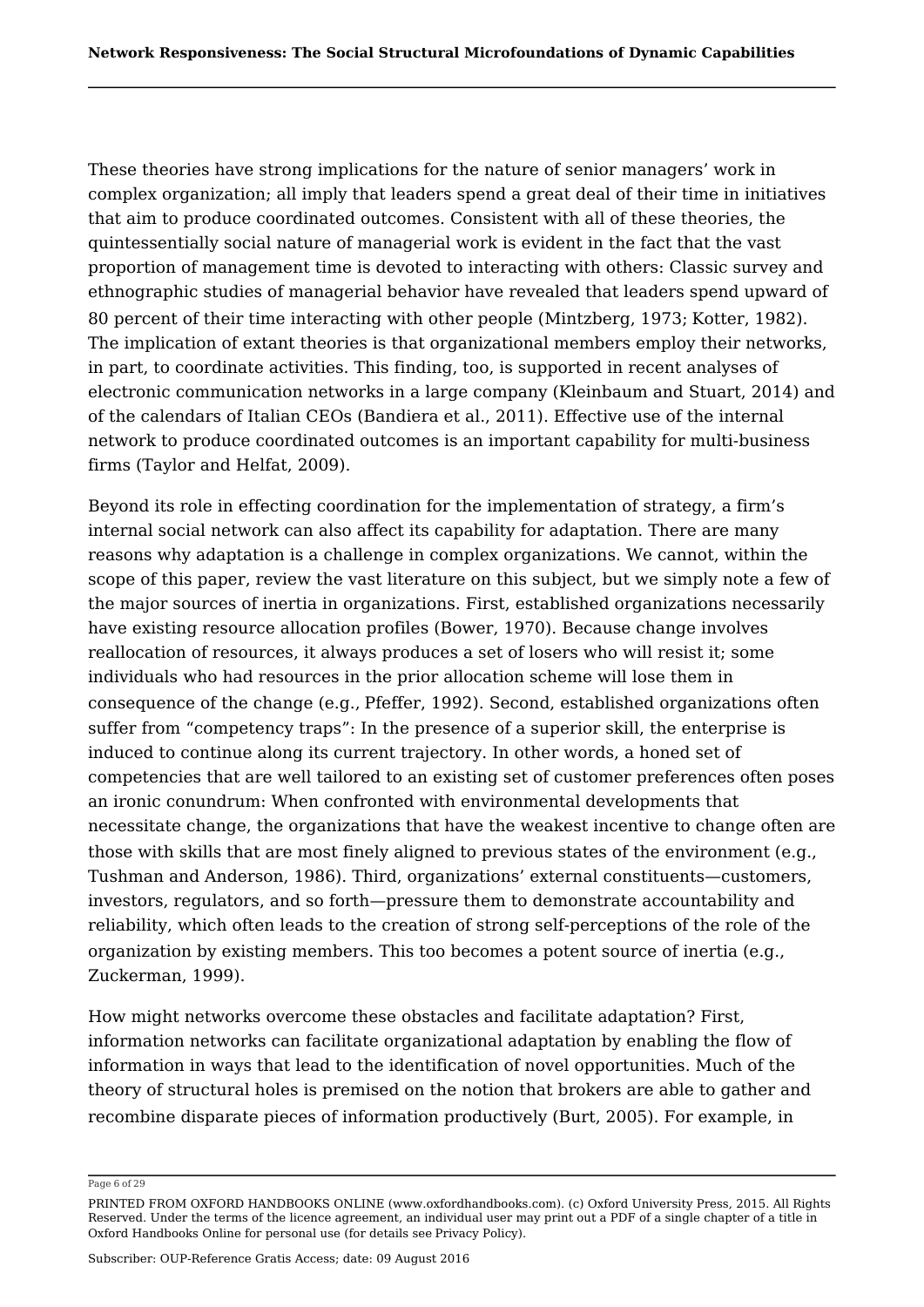Hansen's (1999) study of knowledge transfer across organizational boundaries, networks were shown to promote the sharing of knowledge to accelerate project completion. Moving beyond transfer of knowledge, Kleinbaum and Tushman (2007) theorized about the conditions under which knowledge recombination can be used to explore novel collaborations within large firms, helping them to break out of competency traps.

Second, social networks serve as conduits not just for information, but also for influence. Organizations are political arenas (Pfeffer, 1992) in which the effective implementation of strategy requires enlisting informal support from others, building coalitions, and gaining buy-in (Kanter, 2003). Scholars of organizational change have long recognized the important role that social networks play in all change processes. For example, Kotter argued that a vital task of managers is "using their networks to implement their agendas" (Kotter, 1982: 71–75). Consistent with a resource-dependence perspective (Pfeffer and Salancik, 1978), Gargiulo (1993) showed that managers use their networks for political gain both directly, by building ties of interpersonal obligation with people who directly affect their performance, and indirectly, by forging relationships with those on whom their colleagues depend.

More recently, Battilana and Casciaro (2012) provided empirical evidence for these arguments, demonstrating how change agents deploy their networks to overcome resistance to change. Thus, networks are a key medium through which organizational power and influence flow. Such power and influence are particularly important in enabling organizational change, when entrenched routines are being challenged and when currently enfranchised organizational members have the power to hinder the firm's ability to move in new directions (Battilana and Casciaro, 2012). Across numerous and disparate literatures, networks have been shown to play an important role in organizational adaptation.

# **3 Network Responsiveness: the Underpinning of Dynamic Capabilities?**

Our argument thus far is that in large, diversified organizations, coordination and adaptability are critical dynamic capabilities. $^{\rm 2}$  The implementation of either capability is mediated by the internal network structure of the firm: We believe it is impossible to change how an organization coordinates or adapts without mobilizing and reconfiguring networks inside the enterprise. This is because networks are vital to opportunity identification and information exchange; they are vehicles of the influence process, and their topology determines the power structure of the firm. In the remainder of this paper,

Page 7 of 29

PRINTED FROM OXFORD HANDBOOKS ONLINE (www.oxfordhandbooks.com). (c) Oxford University Press, 2015. All Rights Reserved. Under the terms of the licence agreement, an individual user may print out a PDF of a single chapter of a title in Oxford Handbooks Online for personal use (for details see Privacy Policy).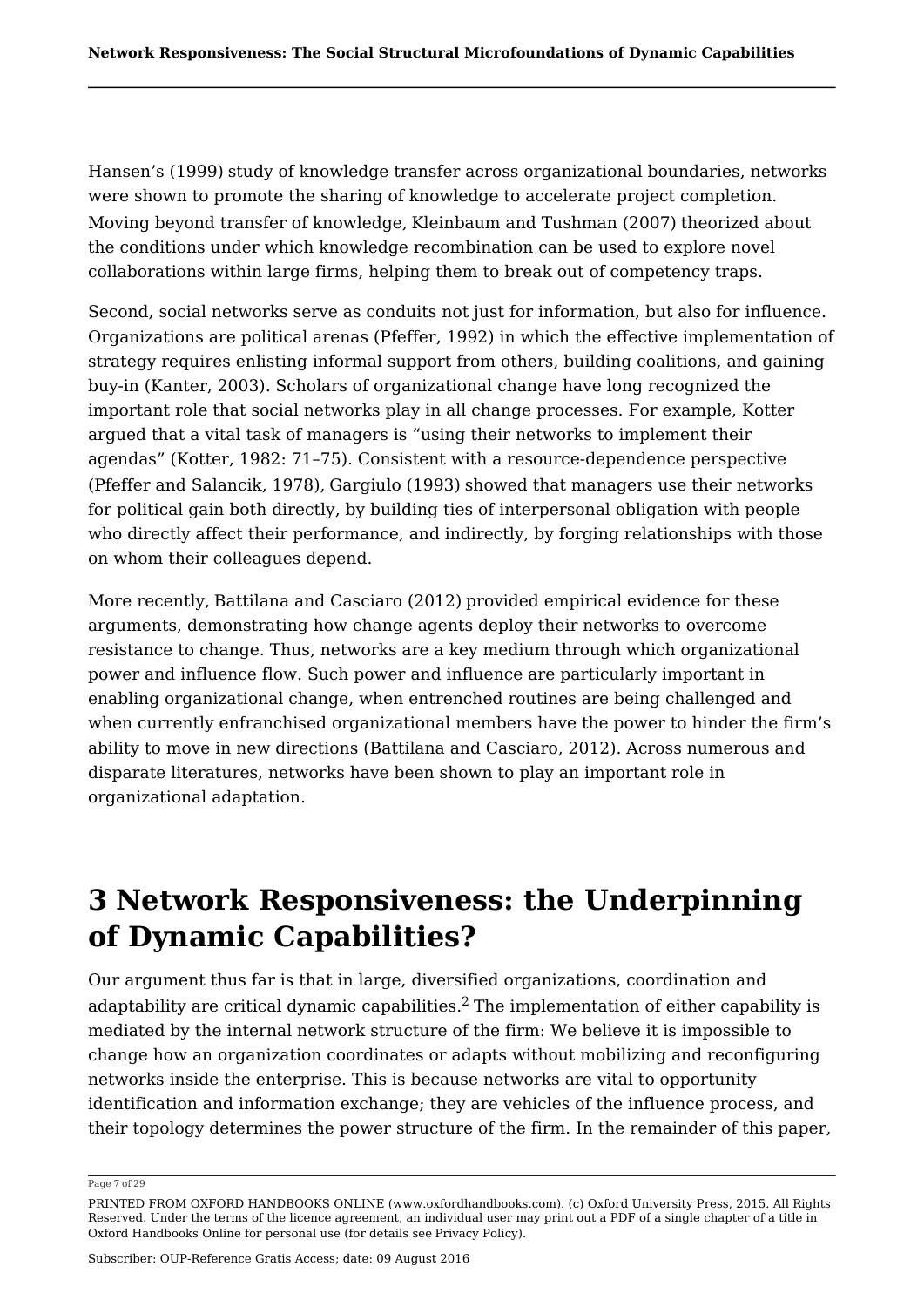we argue that when complex organizations undertake significant changes in coordination or adaptation, they in almost all cases implement change by modifying formal organization structure. Our thesis is that there is heterogeneity in how quickly internal networks respond to changes in formal structure, and that such differences in network responsiveness may bear directly on the implementation of dynamic capabilities.

There is much evidence to suggest that formal organizational structure strongly influences a firm's internal network structure. Survey-based studies of intra-firm networks have suggested that an organization's formal structure forms the backbone of the actual relational structure of the firm. For instance, in an analysis of four different types of relations, Han (1996) found that the network of interactions was tightly bound to the formal reporting structure. Although it is not the primary purpose of the paper, a similarly central role of formal structure in shaping networks is evident in Burt's (2004) analysis of social capital in the supply chain function of a large electronics company. And our own investigation of electronic mail networks in a variety of organizations suggests that networks within firms are significantly shaped by formal organizational structure (e.g., Liu et al., 2011; Kleinbaum, 2012; Kleinbaum and Stuart, 2014).

However, the effect of formal structure on network structure is far from deterministic. Indeed, one of organization theory's most taken-for-granted assumptions is that informal structures of power, influence, and information exchange emerge within organizations (e.g., Roethlisberger and Dickson, 1939). These informal structures are thought to significantly influence interaction patterns, and, indeed, the informal organizational chart is often held to be more consequential than the formal one (Mayo 1949; Krackhardt and Hanson, 1993). Similarly, social categories such as race, ethnicity, and gender affect networks in ways that may be independent of (Thomas, 1990) or constrained by (Kleinbaum et al., 2013) formal structure.

It is this loose coupling between formal and informal structures that we elaborate in this paper. We argue that a firm's informal structure must necessarily be significantly shaped by its formal structure—that is, networks respond to changes in organizational structure. This uncontroversial observation builds on classic work (e.g., March and Simon, 1958; Thompson, 1967), which suggested that the primary purpose of organizational structure is to shape the patterns of interaction among organizational members; and on empirical work by Katz and Allen (1982), who showed that changes in formal role result in network changes. Specifically, we expect that when formal structure changes—either by moving a single person into a new role or by broader changes in task interdependence as a result of reorganization—individuals' networks will change in two ways. First, and most immediately, new ties will be forged between those individuals who are newly interdependent as a necessary condition for getting the work done. Second, and no less

Page 8 of 29

PRINTED FROM OXFORD HANDBOOKS ONLINE (www.oxfordhandbooks.com). (c) Oxford University Press, 2015. All Rights Reserved. Under the terms of the licence agreement, an individual user may print out a PDF of a single chapter of a title in Oxford Handbooks Online for personal use (for details see Privacy Policy).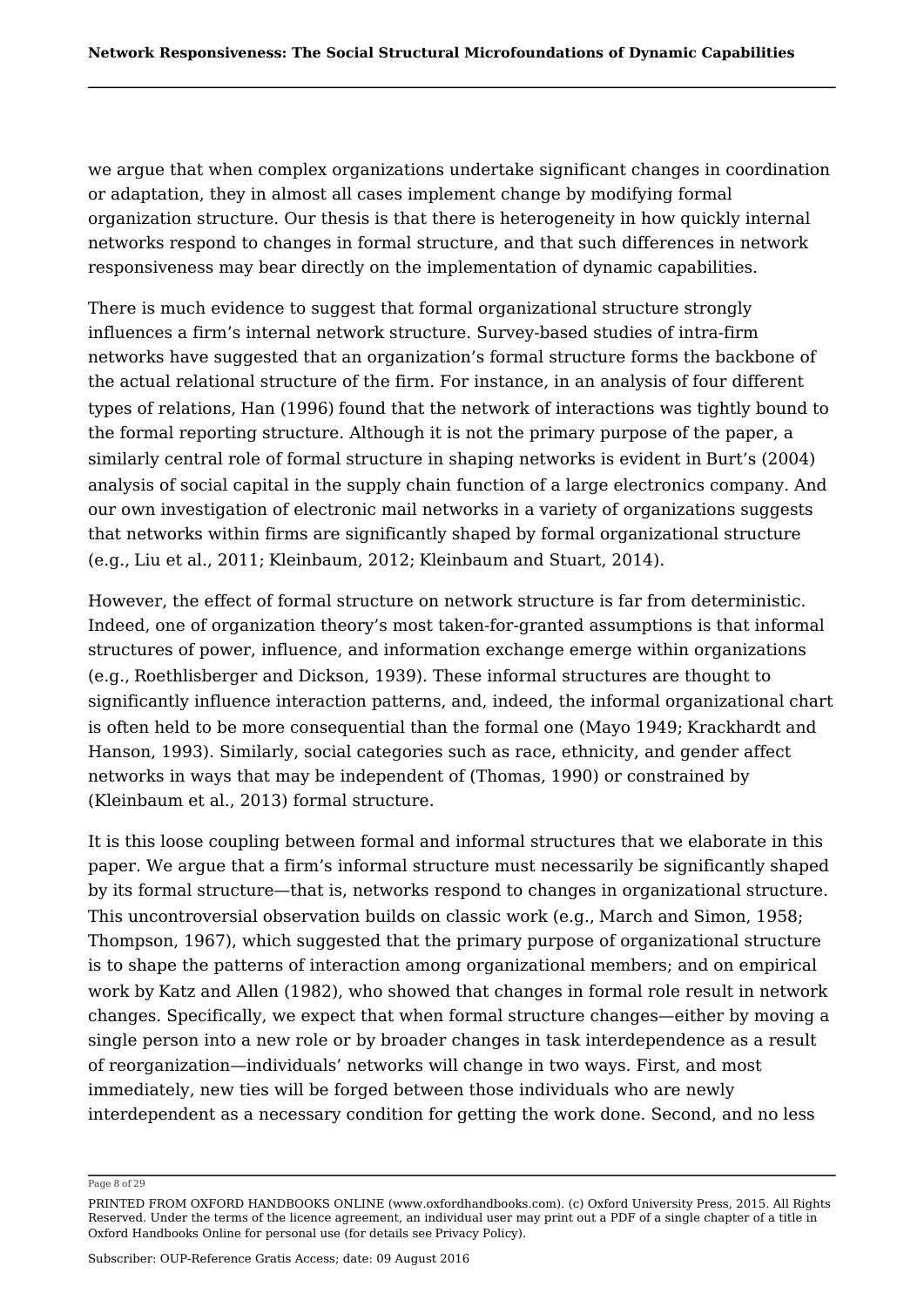important, the functionally obsolescent ties that were driven by the old structure will, to some degree, disappear (Burt, 2002), especially when people are constrained in their capacity to maintain their networks. $^3$  Recent research (e.g., Sasovova et al., 2010;  $\,$ Kleinbaum, 2014) has explicitly documented the occurrence of such longitudinal churn in individuals' networks, and the clear implication of prior research more broadly is that changes in formal structure should cause significant changes in the structure of networks inside the organization.

A question that has not been explored, however, is the rate at which such changes occur. There is no reason to assume that turnover in the network should occur at a uniform rate across all people or across all firms. We propose that both people and firms may be heterogeneous in the rate at which their networks respond to changes in formal structure, and we term such heterogeneity *network responsiveness*. At the individual level, there are numerous reasons to expect heterogeneity in network responsiveness, including tie multiplexity and individual personality. One might expect that individuals whose ties are more multiplex would be slower to sever contact with their former colleagues. Multiplex ties are those with many forms of social relations between the same pair of individuals; these typically are strong ties in which task-based relationships also contain social components, including the exchange of friendship, advice, social support, and so forth (Scott, 1991).

Although the task structure of the firm may be the scaffolding on which other relations are overlaid, people whose ties are multiplex will continue to maintain non-task interactions when the task structure of the firm changes, at least for a time. Further, multiplexity seems to be a general property of an individual's network rather than an idiosyncratic function of individual relations (Verbrugge, 1979), so it would be reasonable to expect that people who tend to build multiplex ties would also tend to exhibit slow network responsiveness. More generally, one might expect to find structural determinants (Burt, 2001), micro-level individual differences (Kleinbaum, 2014), or macro-level cultural difference (Chua et al., 2008) in people's propensity to maintain contact following the dissolution of a social focus (Feld, 1981).

These differences also play out at the firm level, where organizational culture and employment practices give rise to heterogeneity in network responsiveness. Research has long shown that situational factors such as corporate culture (e.g., Schein, 1985; Wageman and Gordon, 2005) and employment practices (Leana and Van Buren, 1999) strongly influence individual behavior (Davis-Blake and Pfeffer, 1989). We expect that when organizational cultures value collaboration, collegiality, and helpfulness, individuals will tend to retain contacts in their network long after the functional requirements of their jobs necessitate interaction (e.g., Ghoshal and Gratton, 2005).

Page 9 of 29

PRINTED FROM OXFORD HANDBOOKS ONLINE (www.oxfordhandbooks.com). (c) Oxford University Press, 2015. All Rights Reserved. Under the terms of the licence agreement, an individual user may print out a PDF of a single chapter of a title in Oxford Handbooks Online for personal use (for details see Privacy Policy).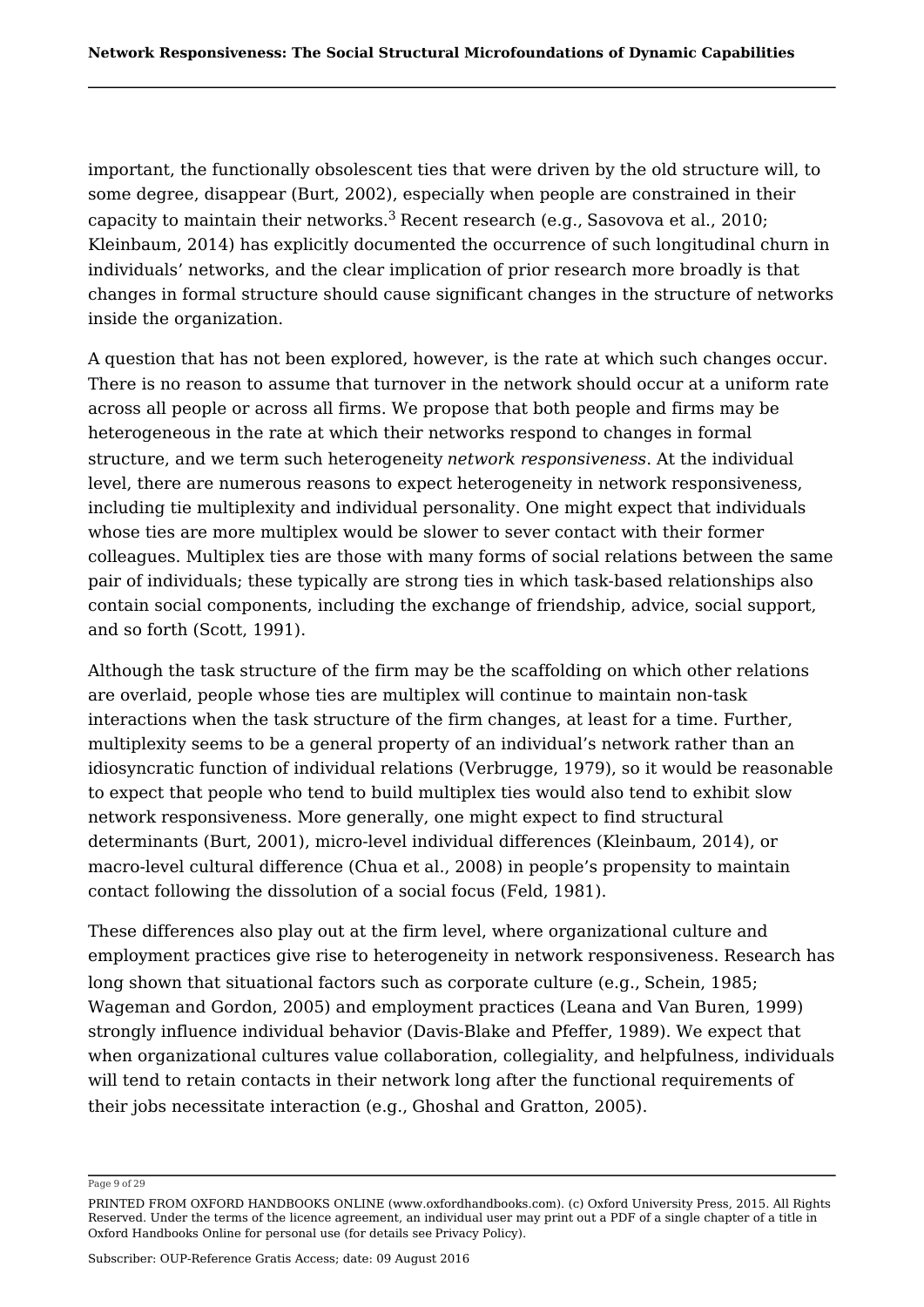A culture of collegiality, for example, promotes the formation of multiplex ties, encouraging exchanges of friendship or social support among co-workers. In such firms, networks will respond slowly to changes in formal structure because the friendship and support relations will persist, at least for a time, even after the task relation disappears; we call this *network stability*. Conversely, in firms whose cultures value individualism and efficiency, or that employ high-powered incentives (e.g., Burt, 2002), we expect that individuals will tend to sever contact with their prior colleagues more quickly and more completely when their task-based roles in the organization change. Other organizationlevel factors that may be associated with differences in individual propensity to maintain their networks include firm age; rates of turnover, growth, or promotion; and geographic layout. The speed of network responsiveness to changes in formal structure has significant, and heretofore unexplored, implications for organizational capabilities.

# **4 Case Example: the Consequences of Slow Network Responsiveness for Cisco Systems**

Though the evidence is quite anecdotal, a few published case studies hint at the role of network responsiveness in the process of organizational adaptation. In particular, slow network responsiveness may give rise to the coordination advantages of "compensatory fit" (Gulati and Puranam, 2009). Gulati and Puranam's case study of Cisco Systems suggests that when informal ties persist long after changes in formal organizational structure, they facilitate coordination in ways that may not be feasible within the confines of the new structure. In Cisco's case, the company reorganized in 2001, shifting from a formal structure that was organized around customer types to one organized around technology groups. The purpose of the new structure was to "promote more rapid and cost-effective technical innovation because engineers who formerly worked in separate silos could now exchange ideas, coordinate development, and generate economies through reuse of technological solutions" (Gulati and Puranam, 2009: 424); however, this technology-centered formal structure came at the expense of a customer-centered formal structure. Gulati and Puranam argued that following reorganization, coordination with respect to customer needs occurred not through the formal structure, but through the informal structure:

[A] deeply entrenched culture of customer advocacy, as well as a pattern of unofficial relationships that survived the change in the formal organization, appeared to have helped Cisco Systems maintain customer responsiveness despite the emphasis of the new formal organization on cost effective technology

Page 10 of 29

PRINTED FROM OXFORD HANDBOOKS ONLINE (www.oxfordhandbooks.com). (c) Oxford University Press, 2015. All Rights Reserved. Under the terms of the licence agreement, an individual user may print out a PDF of a single chapter of a title in Oxford Handbooks Online for personal use (for details see Privacy Policy).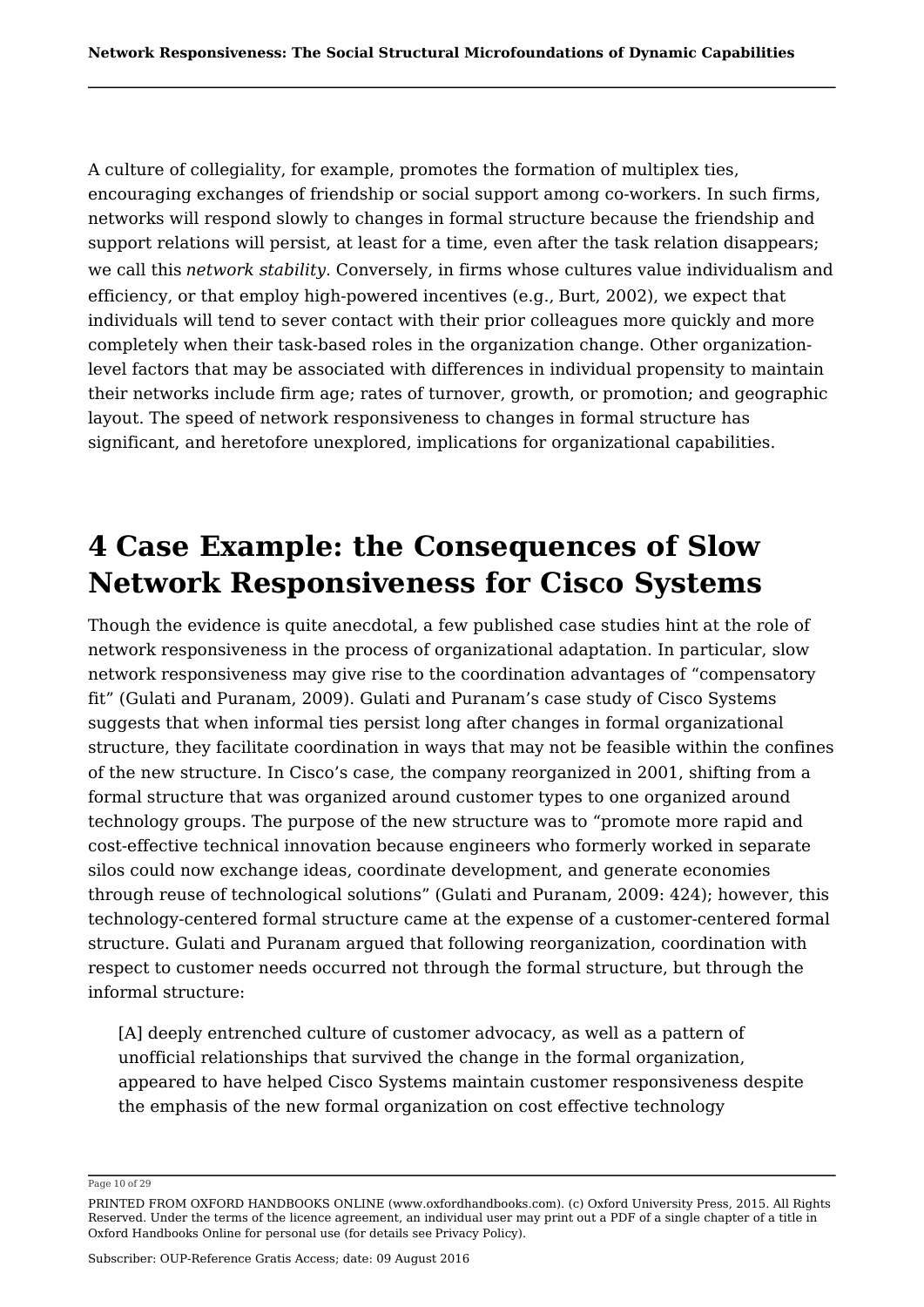development … [T]ies between individuals formerly in the same organizational unit persisted even though these individuals now functioned within different units. These ties that persisted from the older organization were typically those that originated in the formal structure—relationships between engineers and customers formed during design and support stages, between leads of engineering teams working on different technologies, and between product marketing and engineering managers. These relationships were primarily work related to begin with. After the reorganization, the work related aspect of these relationships no longer existed—and yet, individuals used these relationships for advice, information, and even gossip.

(Gulati and Puranam, 2009: 425)

The case provides an apt illustration of Galbraith's insight that "we cannot find authority structures in the form of product divisions, regional departments, programs, functions, etc. which will encompass all the activities which require coordination. There is a major defect in any choice we might make" (Galbraith, 1973: vii). In interpreting the Cisco case, Gulati and Puranam (2009) concluded that the informal structure of the firm can provide "compensatory fit" that offsets the inevitable shortcomings of formal organizational structure, facilitating customer-centric coordination even across formal, technologycentric boundaries. That is, the network was slow to respond to changes in formal structure.

But even stable networks are not entirely inert, and ultimately they must respond to changes in formal organizational structure: "[T]hese beneficial consequences of inconsistencies appeared to have a definite shelf life … [O]ver time, the shadow of the older informal organization began to disappear, exposing the limits of the formal structure" (Gulati and Puranam, 2009: 426). Thus, the case evidence from Cisco Systems suggests that its network responded slowly to changes in formal structure and, as a result of this slow network responsiveness, it was able to capture coordination advantages of compensatory fit, at least for a period of time. Thus, we propose that slow network responsiveness is a dynamic capability through which a strong organizational culture can create ambidextrous coordination advantages.

#### Page 11 of 29

PRINTED FROM OXFORD HANDBOOKS ONLINE (www.oxfordhandbooks.com). (c) Oxford University Press, 2015. All Rights Reserved. Under the terms of the licence agreement, an individual user may print out a PDF of a single chapter of a title in Oxford Handbooks Online for personal use (for details see Privacy Policy).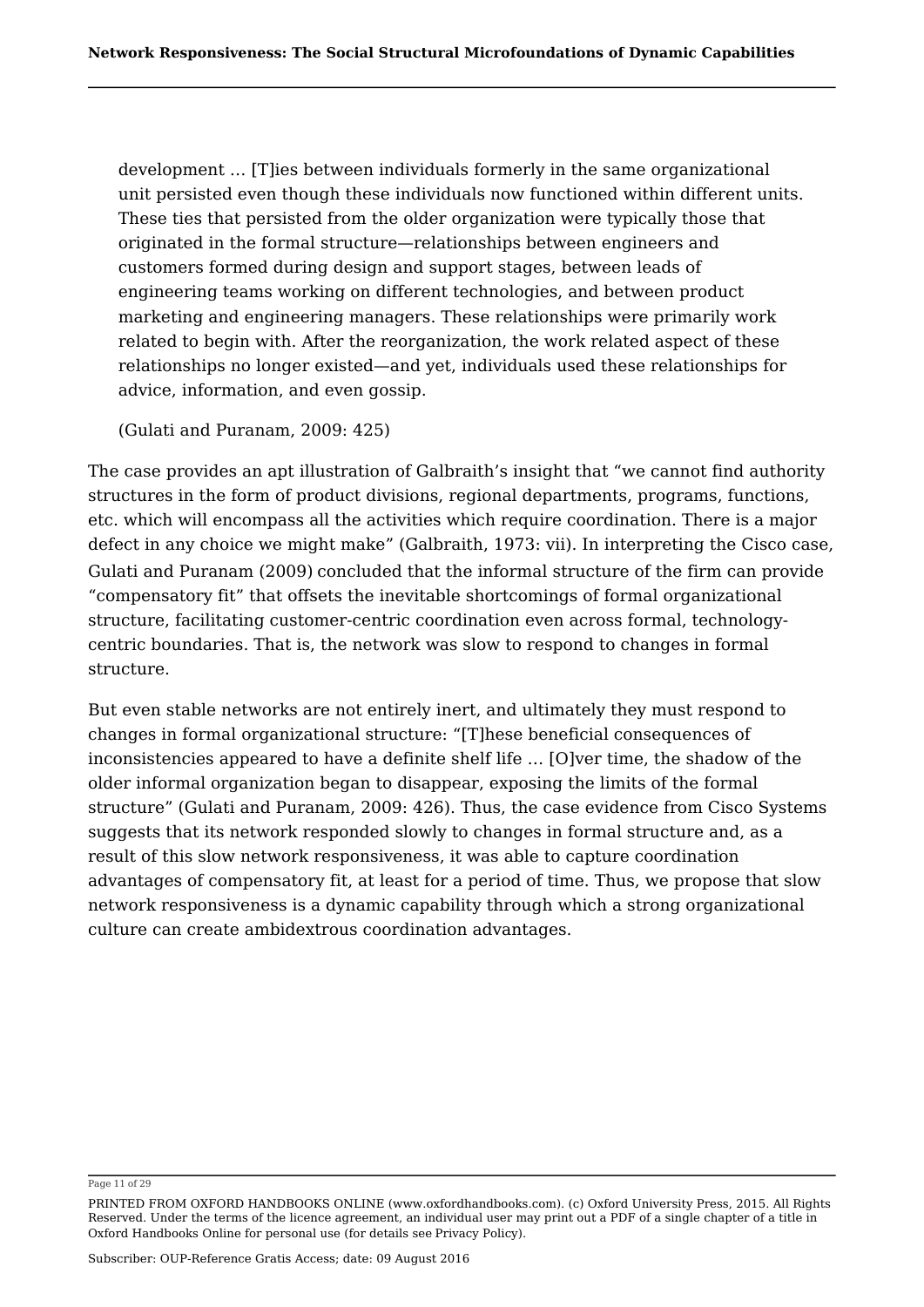# **5 Case Example: the Consequences of Fast Network Responsiveness for** *USA TODAY*

Whereas network stability offers ambidextrous coordination advantages, we suggest that network responsiveness offers the dynamic capability of adaptability. A firm with a fastresponding network is one in which changes in formal structure are followed rapidly by corresponding changes in informal structure: People who change jobs tend not to retain contact with their former co-workers very much or for very long. Rapid network responsiveness could be driven by an organizational culture that favors efficiency, focus, or individualism, where little time is wasted in interactions that are not productive to one's current job or where high-powered incentives discourage time spent on taskirrelevant interactions.

Rapid network responsiveness promotes adaptability not only by facilitating the rapid formation of new ties, but also by *severing* interactions that run contrary to the formal organizational structure. As a result, firms are able to minimize time spent on unproductive interactions and avoiding politically motivated resistance to change that could emerge through the informal structure. This perspective is consonant with Helfat and Peteraf's (2003) notion of resource retirement, with Doz and Kosonen's (2008) argument that resource fluidity—and especially decoupling elements of the organization —contributes to strategic agility, with Teece's (2007) discussion of resource reconfiguration as a microfoundation of dynamic capabilities, and with Briscoe and Tsai's (2011) evidence that managers in merging firms will sever ties within their legacy firms in order to build new ties to the partner firm.

These ideas are illustrated in the early moves of *USA Today* into digital news distribution (Tushman et al., 2005). *USA Today*'s initial response to the threat of digital news was to create in 1994 formal structural separation of the emerging online business from the core newspaper business: "Online originated as a 'stand-alone' operation that was autonomous and independent of *USA Today*'s newsroom operations and culture … Online was located several floors away from their print colleagues in their Rosslyn, Virginia, headquarters building" (Tushman et al., 2005: 8). Although the new unit was staffed with existing *USA Today* employees—it was initially headed by Lorraine Cichowski, a 12-year veteran of the organization—the structural separation both forced the creation of new ties and deterred continued interaction between the two units, either formal or informal, and the network responded rapidly to this change in formal organizational structure. Following $^4$  this rapid network responsiveness, Online was able to develop its unique approach to the news

Page 12 of 29

PRINTED FROM OXFORD HANDBOOKS ONLINE (www.oxfordhandbooks.com). (c) Oxford University Press, 2015. All Rights Reserved. Under the terms of the licence agreement, an individual user may print out a PDF of a single chapter of a title in Oxford Handbooks Online for personal use (for details see Privacy Policy).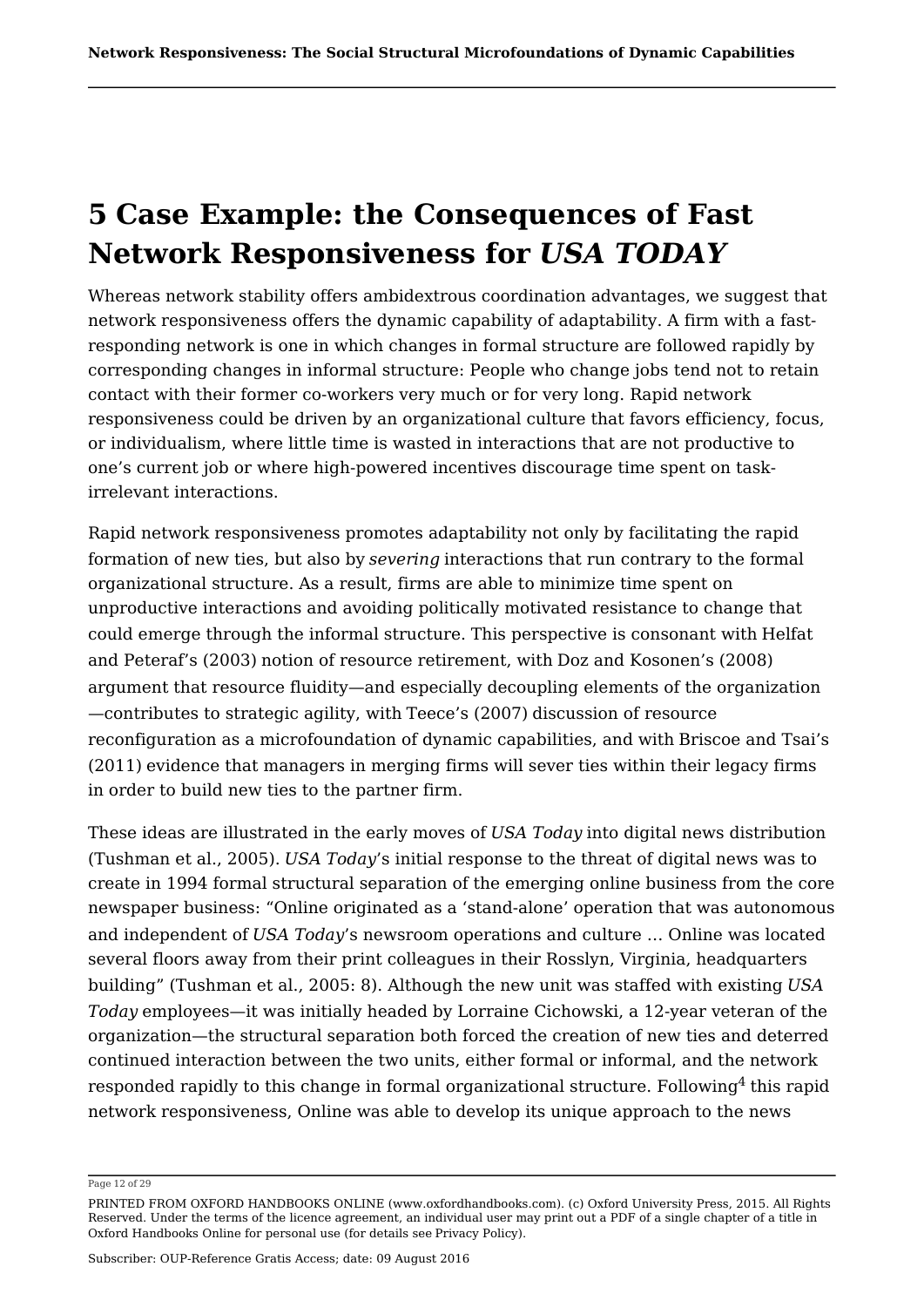business and carve out a productive and profitable response to the threat of digital (Tushman et al., 2005: 12). Even though its subsequent history entailed reintegration of both formal structures and networks, the fast network responsiveness that marked its initial foray into digital seems to have played an important role in *USA Today*'s ultimate ability to transition from its exclusively print business model to one that included digital.

# **6 Illustrative Empirical Examples of Network Responsiveness, Fast and Slow**

Our case examples of Cisco and *USA Today* illustrate the strategic consequences of heterogeneous network responsiveness to changes in formal organizational structure. To demonstrate, at a fine-grained, intra-organizational level, what such variation looks like, we examine illustrative empirical examples of the rate of network responsiveness for individuals at two firms, which we refer to as BigCo and ProCo. BigCo is a global information technology company with more than 30 business units spanning the hardware, software, and services sectors of the technology industry and has been described at length in prior work (Kleinbaum, 2012; Kleinbaum et al., 2013; Kleinbaum and Stuart, 2014). ProCo is a medium-size law firm based in California with nearly a dozen offices from San Diego to Washington, D.C. As in management consultancies and other professional services firms, there is little permanent formal structure; instead, individuals have a home office and one or more primary practice areas, but specific staffing assignments are made on an individual basis, with people shifting somewhat fluidly between projects depending on clients' needs.

In both firms, we examine network responsiveness by looking at the changes in network structure surrounding a change in formal structure. Specifically, we identify, in each firm, one individual who underwent a significant change in project assignment. In BigCo, we call our subject Bob; in ProCo, we call our subject Pam.<sup>5</sup> Both Bob and Pam remained based in the same office locations after their transitions, but both experienced significant changes in their project assignments and, consequently, in the people with whom they had formally prescribed interactions. We then compare the structure of their e-mail communication networks before and after these changes. E-mail is a particularly appropriate source of data for this study because it unobtrusively captures observable interactions (Quintane and Kleinbaum, 2011; Wuchty and Uzzi, 2011). The interactions that are observed will undoubtedly include both formal, prescribed interactions that are directly driven by the change in structure, as well as more discretionary, informal interactions comprising task support, friendship, gossip, and other purposes.

Page 13 of 29

PRINTED FROM OXFORD HANDBOOKS ONLINE (www.oxfordhandbooks.com). (c) Oxford University Press, 2015. All Rights Reserved. Under the terms of the licence agreement, an individual user may print out a PDF of a single chapter of a title in Oxford Handbooks Online for personal use (for details see Privacy Policy).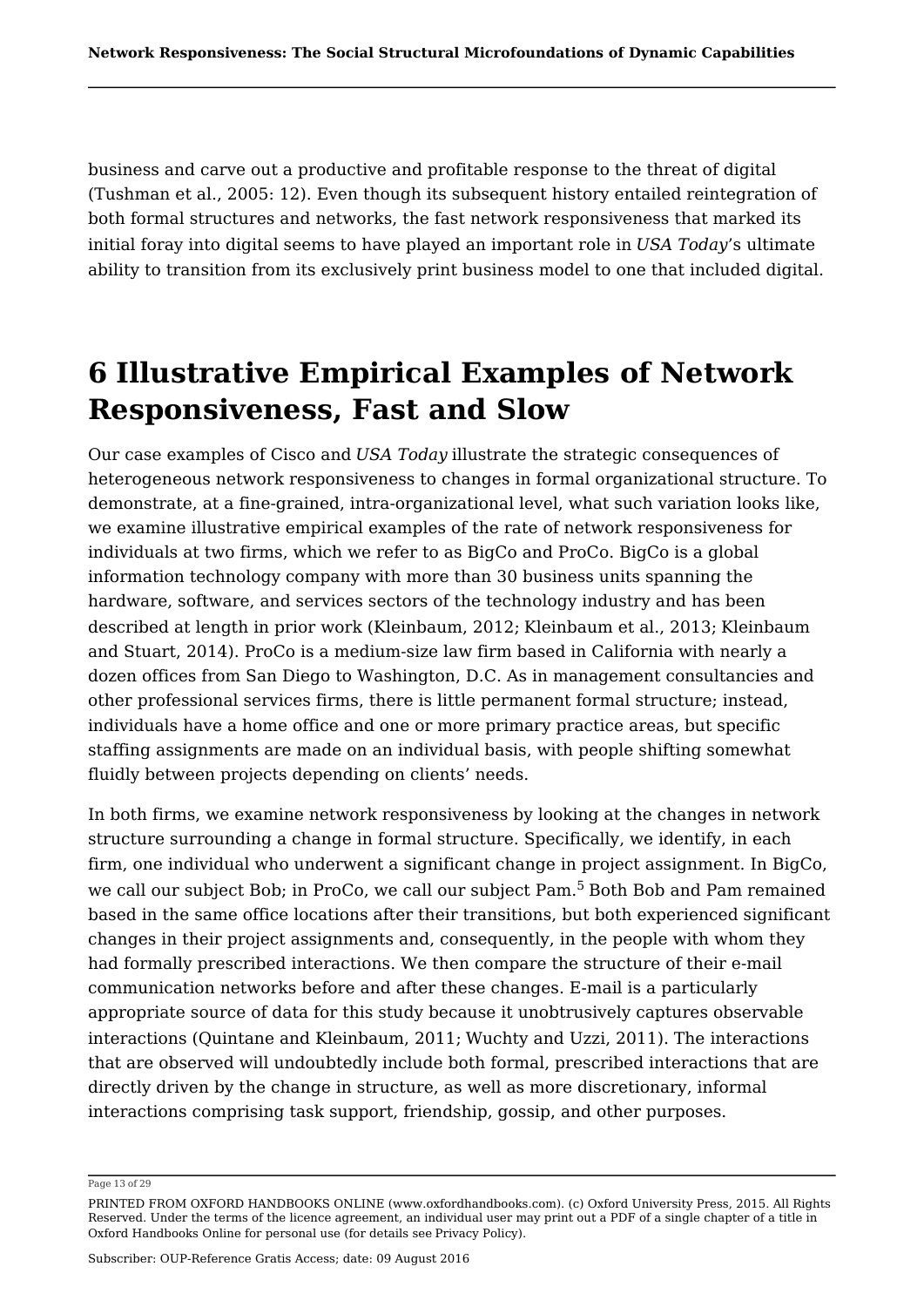In contrast, other data collection methods—such as network surveys—might be biased toward showing fast network responsiveness if respondents overreport those contacts with whom the new structure dictates they "ought" to be interacting (Brewer, 1995). Because our intended contribution here is conceptual, we analyze the case subjects using the most rudimentary of approaches: We report, both quantitatively and graphically, the number of contacts each subject had (defined as a person with whom the subject exchanged at least one e-mail during a given month) both before the change in assignment and in successive months afterwards.

The results illustrate fast network responsiveness surrounding Bob at BigCo (see Table 1). From one month to the next, Bob's network stayed almost exactly the same size: 62 contacts in June, 63 in July. $^6$  However, this seeming stability masks a dramatic and rapid underlying shift: Concomitant with the change in project assignment, Bob immediately acquired 42 new contacts. At the same time, and perhaps more surprisingly, Bob severed interactions with 43 of his June contacts by July. And for the most part, this did not represent a temporary lull in his ongoing relationships as a result of the busy transition in Bob's professional life: He renewed contact with just 11 of the 43 severed contacts over the following six months. In total, Bob permanently turned over more than half the contacts in his network from one month to the next. This rapid and dramatic churn in Bob's network, depicted graphically in the last row of Table 1, is consistent with our notion of fast network responsiveness.

Page 14 of 29

PRINTED FROM OXFORD HANDBOOKS ONLINE (www.oxfordhandbooks.com). (c) Oxford University Press, 2015. All Rights Reserved. Under the terms of the licence agreement, an individual user may print out a PDF of a single chapter of a title in Oxford Handbooks Online for personal use (for details see Privacy Policy).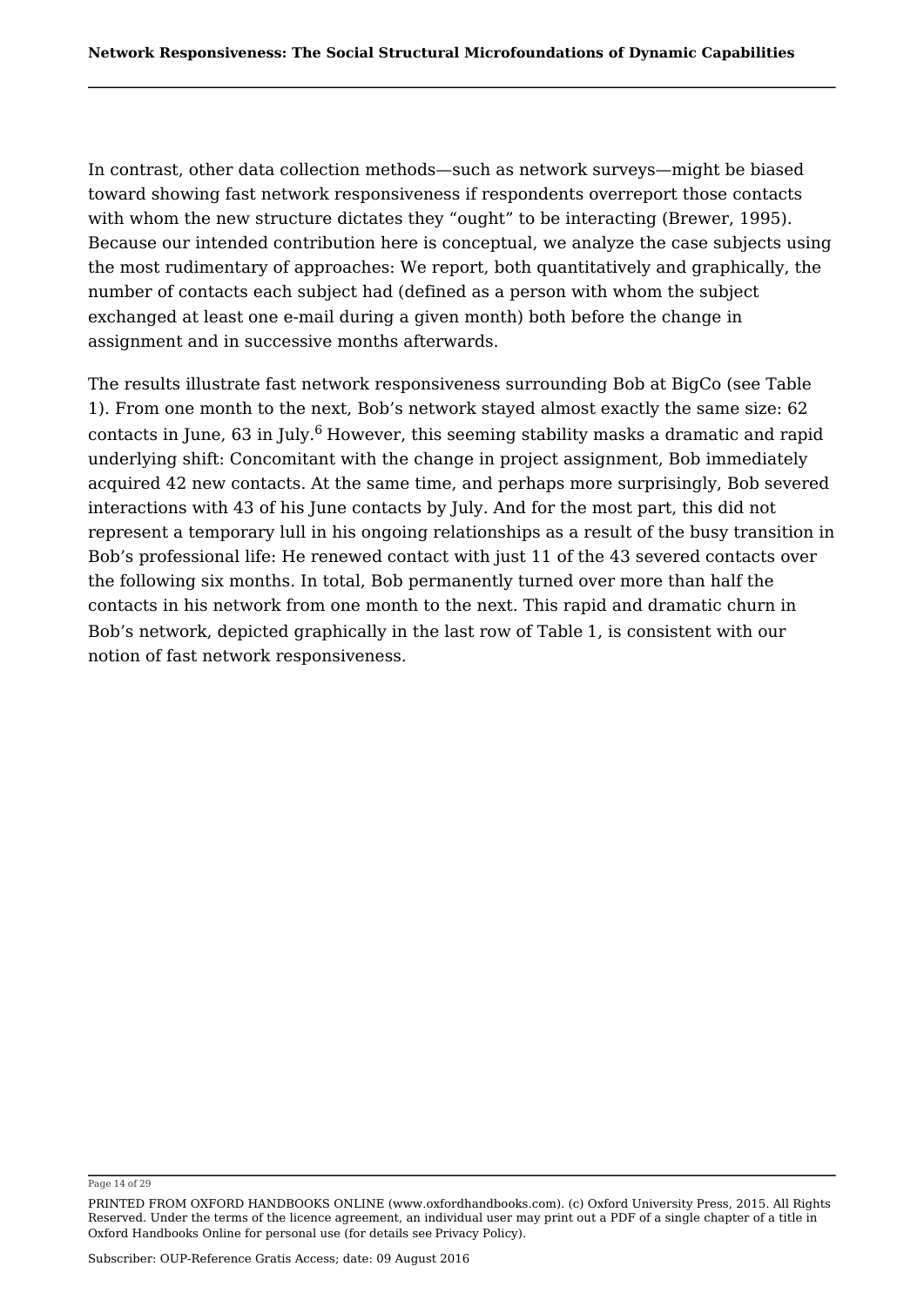| Table 1 Fast network responsiveness at BigCo |                               |                  |  |  |  |  |  |
|----------------------------------------------|-------------------------------|------------------|--|--|--|--|--|
|                                              | <b>June 2007</b>              | <b>July 2007</b> |  |  |  |  |  |
| Total contacts                               | 63                            | 62               |  |  |  |  |  |
| Prior month contacts dropped                 | 43 (68% of all June contacts) |                  |  |  |  |  |  |
| New contacts added                           | 42 (68% of all July contacts) |                  |  |  |  |  |  |
| Prior contacts retained                      | 20 (32% of all June contacts) |                  |  |  |  |  |  |
| Network diagram                              |                               |                  |  |  |  |  |  |

Graph shows fast network responsiveness in the network of one BigCo employee, who moved from one project in June to another project in July.

In contrast to Bob's rapid network responsiveness, Pam of ProCo experienced a much more gradual change in the composition of her network following a similar change in project assignment. The stability of Pam's network over the five months following her job change is described in Table 2. Like Bob's, the overall size of Pam's network was relatively stable, oscillating between 47 monthly contacts and 58. But unlike Bob's, the composition of Pam's network shifted much more slowly. In the first month of her new project assignment, Pam retained over 70 percent of her prior month's contacts, dropping 16 of them. Over the following months, she continually dropped some contacts and replaced them with others, but as the time series of network diagrams illustrates, Pam seemed to be retaining more intermittent contact with a stable cohort of prior contacts even as she added new ones.

#### Page 15 of 29

PRINTED FROM OXFORD HANDBOOKS ONLINE (www.oxfordhandbooks.com). (c) Oxford University Press, 2015. All Rights Reserved. Under the terms of the licence agreement, an individual user may print out a PDF of a single chapter of a title in Oxford Handbooks Online for personal use (for details see Privacy Policy).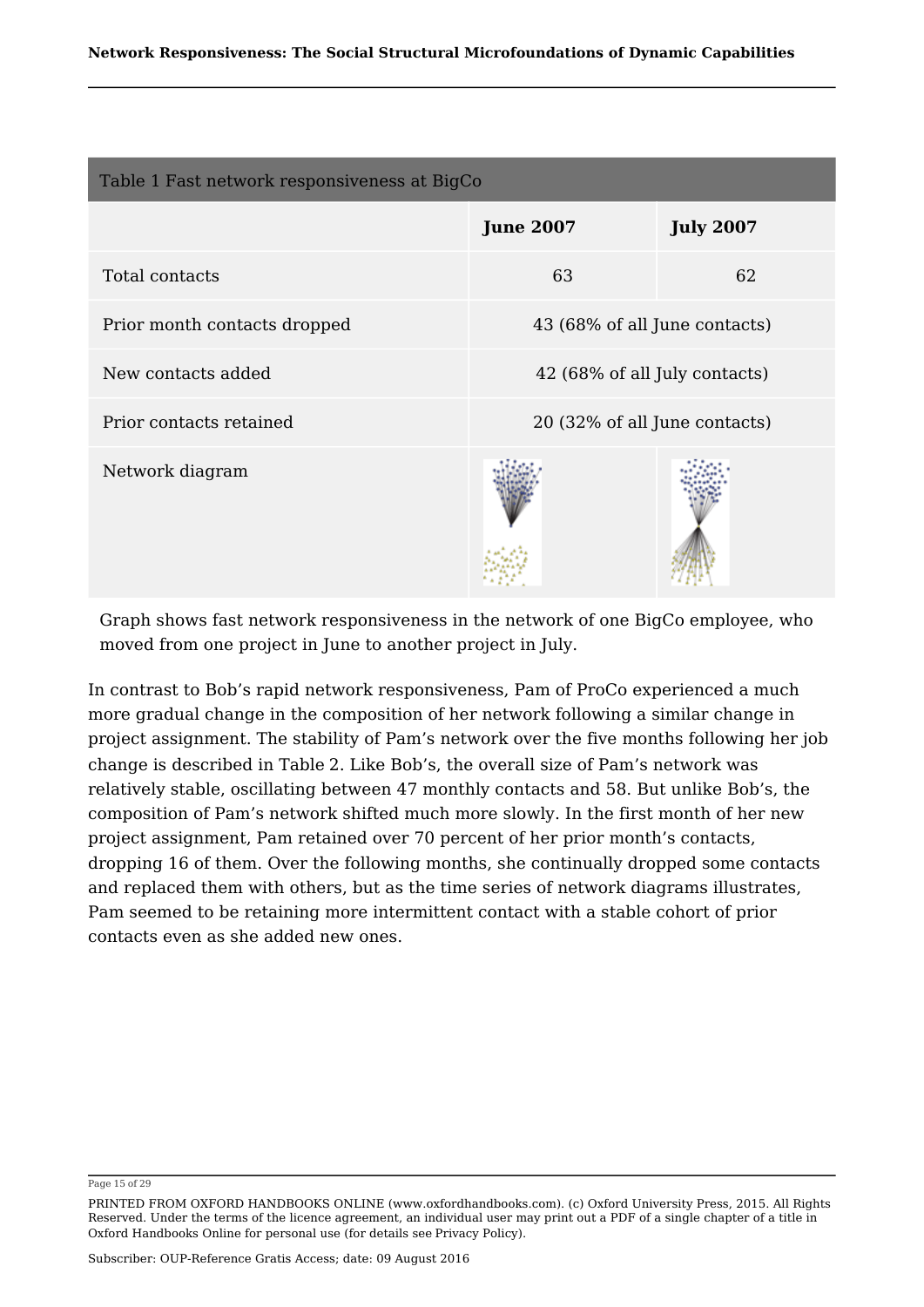| Table 2 Slow network responsiveness at ProCo |      |                                                           |                                                         |                                                           |                                                           |                                                         |
|----------------------------------------------|------|-----------------------------------------------------------|---------------------------------------------------------|-----------------------------------------------------------|-----------------------------------------------------------|---------------------------------------------------------|
|                                              | Jan. | Feb.                                                      | Mar.                                                    | Apr.                                                      | <b>May</b>                                                | June                                                    |
| Total<br>contacts                            | 56   | 50                                                        | 57                                                      | 47                                                        | 58                                                        | 52                                                      |
| Prior<br>month<br>contacts<br>dropped        |      | 16<br>(29% of<br>prior<br>month's<br>total)               | 10<br>$(20\% \text{ of }$<br>prior<br>month's<br>total) | 20<br>(35% of<br>prior<br>month's<br>total)               | 7<br>$(15%$ of<br>prior<br>month's<br>total)              | 24<br>$(41\% \text{ of }$<br>prior<br>month's<br>total) |
| <b>New</b><br>contacts<br>added              |      | 10<br>$(20%$ of<br>current<br>month's<br>total)           | 17<br>(30% of<br>current<br>month's<br>total)           | 10<br>$(21\% \text{ of }$<br>current<br>month's<br>total) | 18<br>$(31\% \text{ of }$<br>current<br>month's<br>total) | 18<br>(35% of<br>current<br>month's<br>total)           |
| Prior<br>contacts<br>retained                |      | 40<br>$(80\% \text{ of }$<br>current<br>month's<br>total) | 40<br>(70% of<br>current<br>month's<br>total)           | 37<br>(79% of<br>current<br>month's<br>total)             | 40<br>(69% of<br>current<br>month's<br>total)             | 34<br>$(65%$ of<br>current<br>month's<br>total)         |
| Network<br>diagram                           |      |                                                           |                                                         |                                                           |                                                           |                                                         |

Graphs show slow network responsiveness in the network of one ProCo employee during the 5 months following a shift in project assignments. The employee retains 89% of her January contacts—that is, she exchanges e-mail with 50 out of her 56 January contacts at some point between February and June, 42 of them in at least three of those months. During the same time, she acquires 40 new unique contacts from February through June.

Page 16 of 29

PRINTED FROM OXFORD HANDBOOKS ONLINE (www.oxfordhandbooks.com). (c) Oxford University Press, 2015. All Rights Reserved. Under the terms of the licence agreement, an individual user may print out a PDF of a single chapter of a title in Oxford Handbooks Online for personal use (for details see Privacy Policy).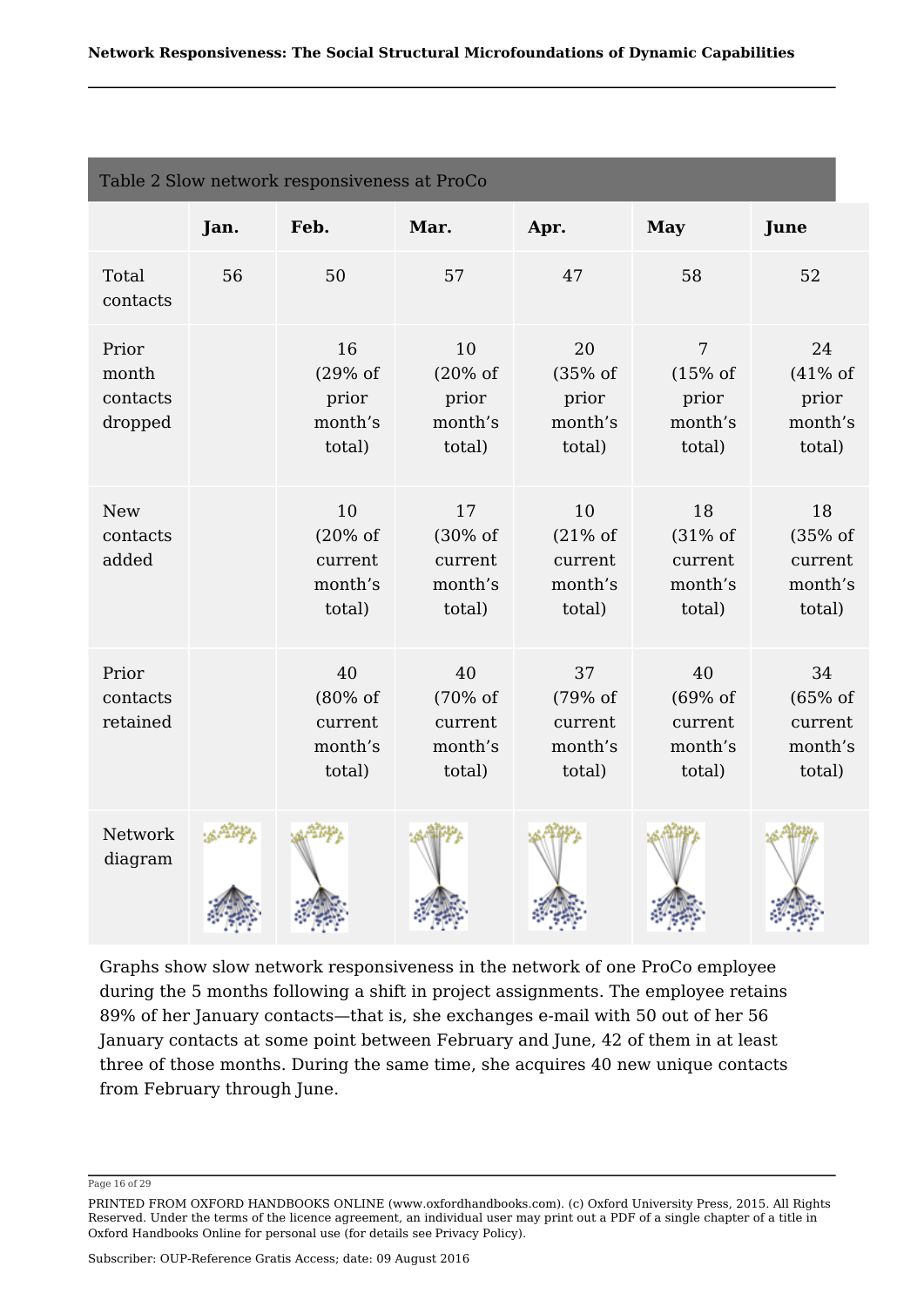Taken together, Pam added 40 unique new contacts during the five months from February to June. During that period, she also retained some interaction—albeit at a reduced rate—with 50 of her 56 January colleagues, exchanging e-mail with 42 of them in at least three of those months. Whereas Bob appeared to transition sharply from a network that was functional for his old role to a network that was functional for his new role, Pam underwent a much more gradual transition, acquiring many new contacts, immediately severing ties with a few contacts, and phasing out other ties much more gradually. Overall, these empirical data documenting fast and enduring changes in network structure at BigCo, and slower, more gradual network changes at ProCo point to the existence of heterogeneity in the rate of network responsiveness that merits further study.

## **7 Discussion and Conclusion**

Conceptual challenges to the feasibility of organizational change have long contrasted with strategic theories that place primacy on adaptability and capabilities-based change. Representing one side of the debate has been the ecological school of thought in organization theory, most notably Hannan and Freeman's (1984) seminal theory of structural inertia, but there are allied arguments in evolutionary, behavioral, and political theories of the firm, and in recent ideas about the lock-in caused by stable organizational identities. Conversely, the growing influence of the dynamic capabilities perspective places square emphasis on the other side of the coin: It highlights the hazards of remaining static in a world of rapid technological advance, and it advises of the firm's need to "integrate, build, and reconfigure internal and external competencies to address rapidly changing environments" (Teece et al., 1997: 516).

In this paper, we seek a theoretical bridge of this divide by offering a perspective about the role of the internal network structure of organizations in shaping the process and outcome of change efforts. We posit that organizations may be heterogeneous in the rate at which their informal structures respond to changes in their formal structures. This heterogeneity may correlate with differences in organizational culture; in firm age; in rates of growth, employee turnover, or promotion; or even in the physical layout of the organization.

Furthermore, we postulate two consequences of this heterogeneity. First, we argue that organizations whose network responds slowly to changes in formal structure are more adept at coordinating through compensatory fit, in which the informal structure enables the dynamic capability of ambidextrous coordination of actions along dimensions that are

Page 17 of 29

PRINTED FROM OXFORD HANDBOOKS ONLINE (www.oxfordhandbooks.com). (c) Oxford University Press, 2015. All Rights Reserved. Under the terms of the licence agreement, an individual user may print out a PDF of a single chapter of a title in Oxford Handbooks Online for personal use (for details see Privacy Policy).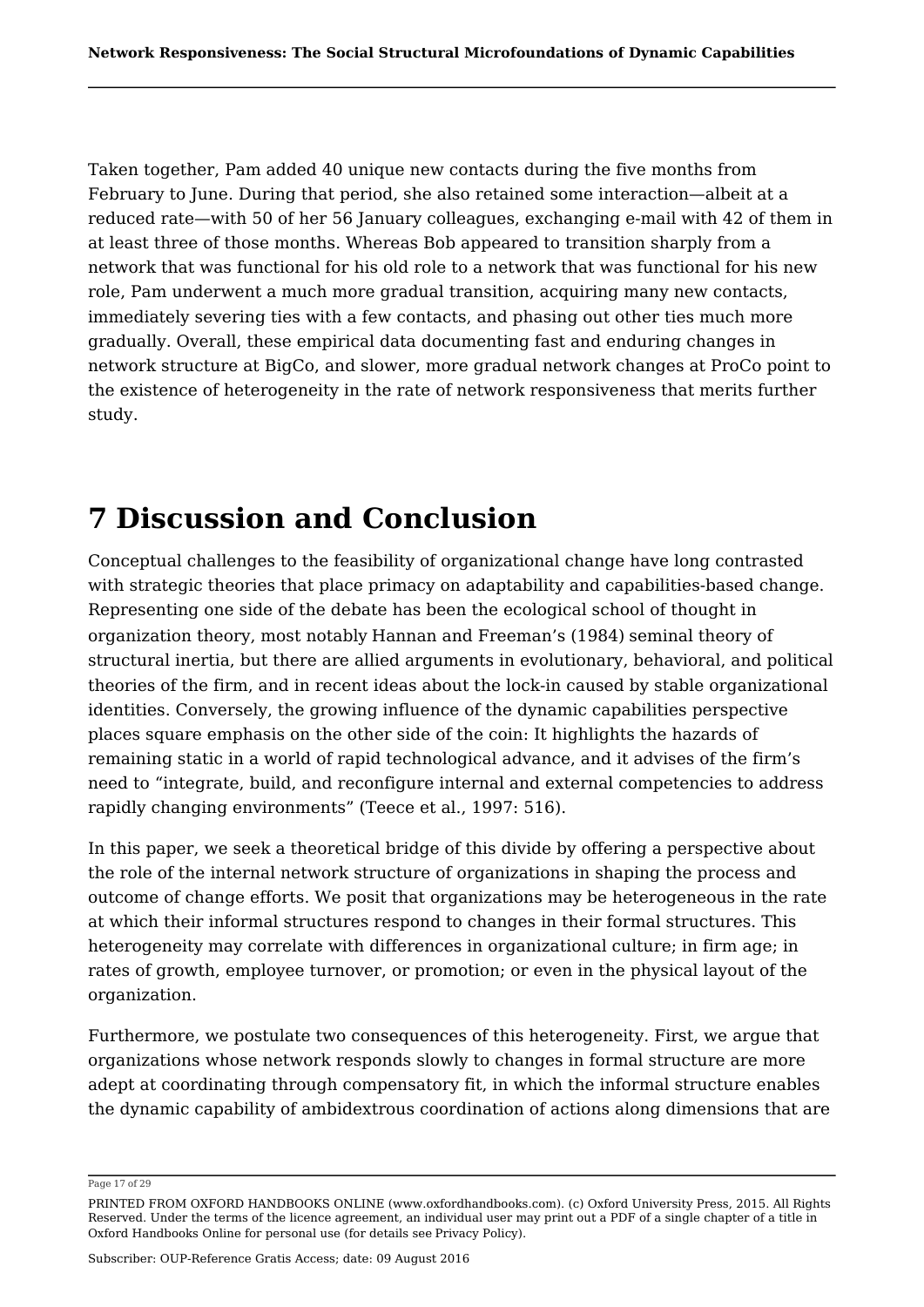orthogonal to current, formal structures (Tushman and O'Reilly, 1996; Gulati and Puranam, 2009). Conversely, we argue that network-responsive firms, though they may be more likely to face static coordination challenges, have a dynamic capability of adaptability that enables them more quickly and more effectively to implement changes in formal structures that are intended to reposition the organization to respond to environmental stimuli.

In an entirely anecdotal manner, we have endeavored to illustrate heterogeneous network responsiveness through contrasting dynamic network structures of individuals at two different companies: BigCo, where the individual's network rapidly responded to a change in formal structure; and ProCo, where the network was much more stable in response to a similar change in structure. Fundamentally, network responsiveness is the product of two distinct processes: the acquisition of new ties and the severance of old ones. We have made little distinction between these two processes here because we assume that variation in network responsiveness is driven by the rate of severance of old, functionally obsolescent ties (see also Briscoe and Tsai, 2011; Dahlander and McFarland, 2013). That is, we expect to find few differences across firms in the rate of new tie acquisition in response to formal structural change, because new ties are a functional prerequisite for role performance. $^7$  We hope that future research will test this assumption.

### **7.1 Boundary Conditions**

In proposing that heterogeneous network responsiveness gives rise to two distinct types of network advantages for firms, it is important to highlight a few boundary conditions of our theory. We suggest that slow network responsiveness may create coordination advantages when firms are simultaneously working toward dual objectives, one of which is supported by the current formal structure and the other of which is supported by the past formal structure and, therefore, by the persistent informal structure. Gains from this dual focus would seem to be prerequisite to the coordination advantages of compensatory fit that result from slow network responsiveness (Gulati and Puranam, 2009). Cisco benefited from the coordination advantages of network stability because it was pursuing the dual advantages of low cost and customer intimacy. The reorganization would suggest a transition in priorities, but through both periods, Cisco clearly valued both.

Fast network responsiveness has precisely the opposite effect. Whereas slow network responsiveness enables a firm to coordinate its activities according to both old and new structures—and, by extension, according to dual strategies—simultaneously (via informal and formal structure, respectively), fast network responsiveness enables clean breaks between the old direction and the new. Fast network responsiveness, therefore, gives rise

Page 18 of 29

PRINTED FROM OXFORD HANDBOOKS ONLINE (www.oxfordhandbooks.com). (c) Oxford University Press, 2015. All Rights Reserved. Under the terms of the licence agreement, an individual user may print out a PDF of a single chapter of a title in Oxford Handbooks Online for personal use (for details see Privacy Policy).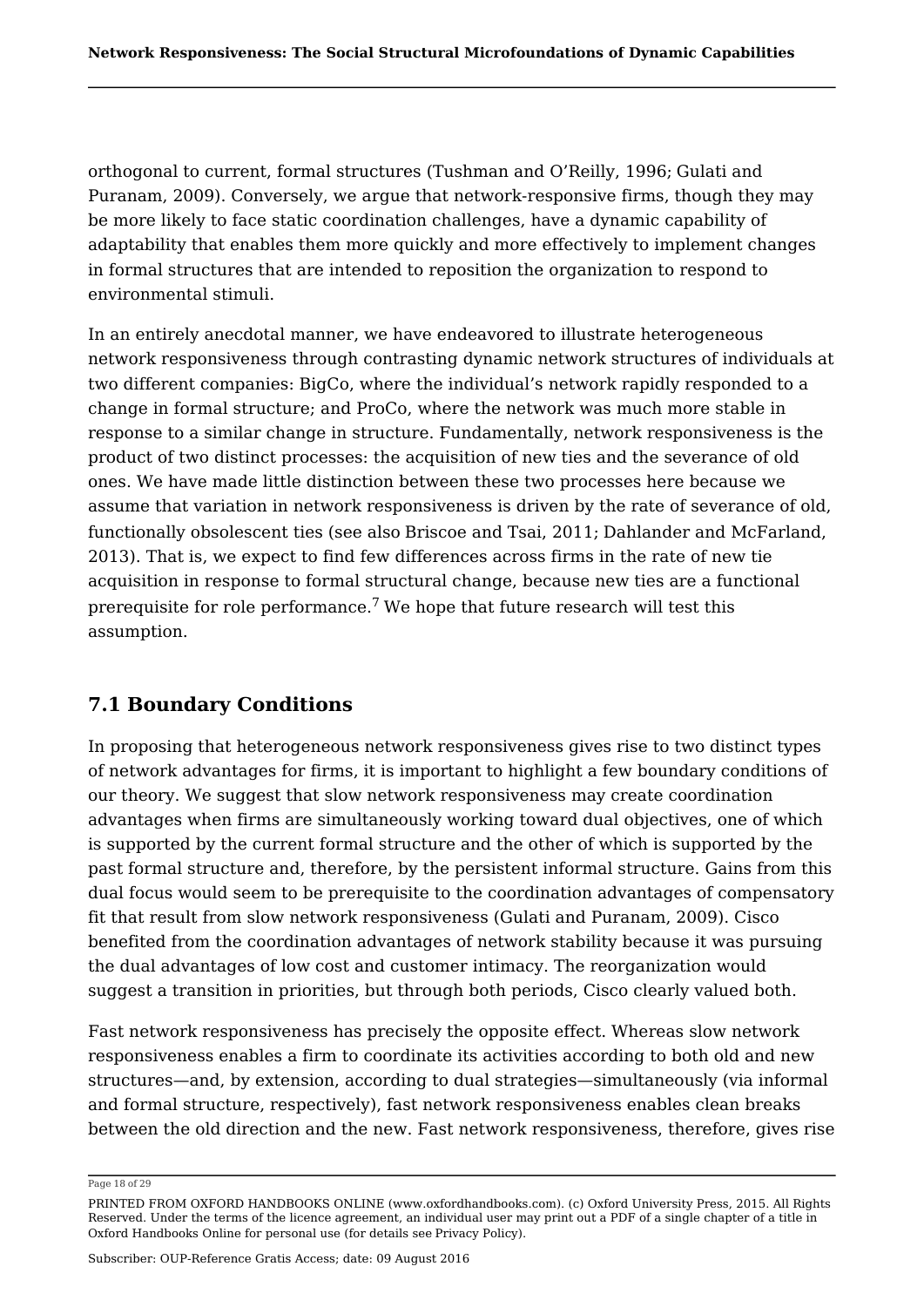to advantages of adaptability in firms seeking to move in new directions by making a break with the past (O'Reilly and Tushman, 2008). In contrast with Cisco, *USA Today* benefited from its rapid network responsiveness because it sought to give its emerging online unit a clean break in transitioning from one strategy to another. We suggest that these two conceptually distinct forms of ambidexterity may be supported by different rates of network responsiveness.

#### **7.2 Extensions**

The present work explicitly assumes that networks respond to changes in formal organizational structure. But as scholars of organizational networks, we know that the endogeneity of networks plagues causal analysis. In this case, the notion of network responsiveness raises the prospect of an interesting reverse-causal story: That the structure of the intra-organizational network can serve as a leading indicator of underlying market and organizational dynamics that may, ultimately, manifest themselves in changes in formal organizational structure.

For example, in the case study of reorganization at Cisco, our earlier analysis focused on the way slow network responsiveness enabled the informal structure to continually facilitate coordination around customer interests, even following the reorganization. Analogously, we might hypothesize that in the time *leading up to* the decision to reorganize around technology groups, engineers working in separate silos, but coming under increasing pressure to innovate at reduced cost, might have used their networks to "exchange ideas, coordinate development, and generate economies through reuse of technological solutions" (Gulati and Puranam, 2009: 424) across intra-organizational boundaries. Such network ties could be forged across intra-organizational boundaries as a result of co-membership in professional associations (Kahl, 2014), for example. If so, these emergent networks exist not as shadows of a previous formal structure, but as nascent structures to which the formal organization has not yet responded. Because the present focus is on network responsiveness and its implication for dynamic capabilities, we leave this interesting corollary for future research to develop.

### **7.3 Limitations**

Our objective in this paper is to propose a new perspective on the role of internal network structure on the dynamic capabilities of firms. We illustrate our proposal with both case data from the prior literature and empirical examples of network responsiveness to changes in organizational structure; however, we make no claim that either our case examples or our empirical illustrations constitute definitive evidence of

Page 19 of 29

PRINTED FROM OXFORD HANDBOOKS ONLINE (www.oxfordhandbooks.com). (c) Oxford University Press, 2015. All Rights Reserved. Under the terms of the licence agreement, an individual user may print out a PDF of a single chapter of a title in Oxford Handbooks Online for personal use (for details see Privacy Policy).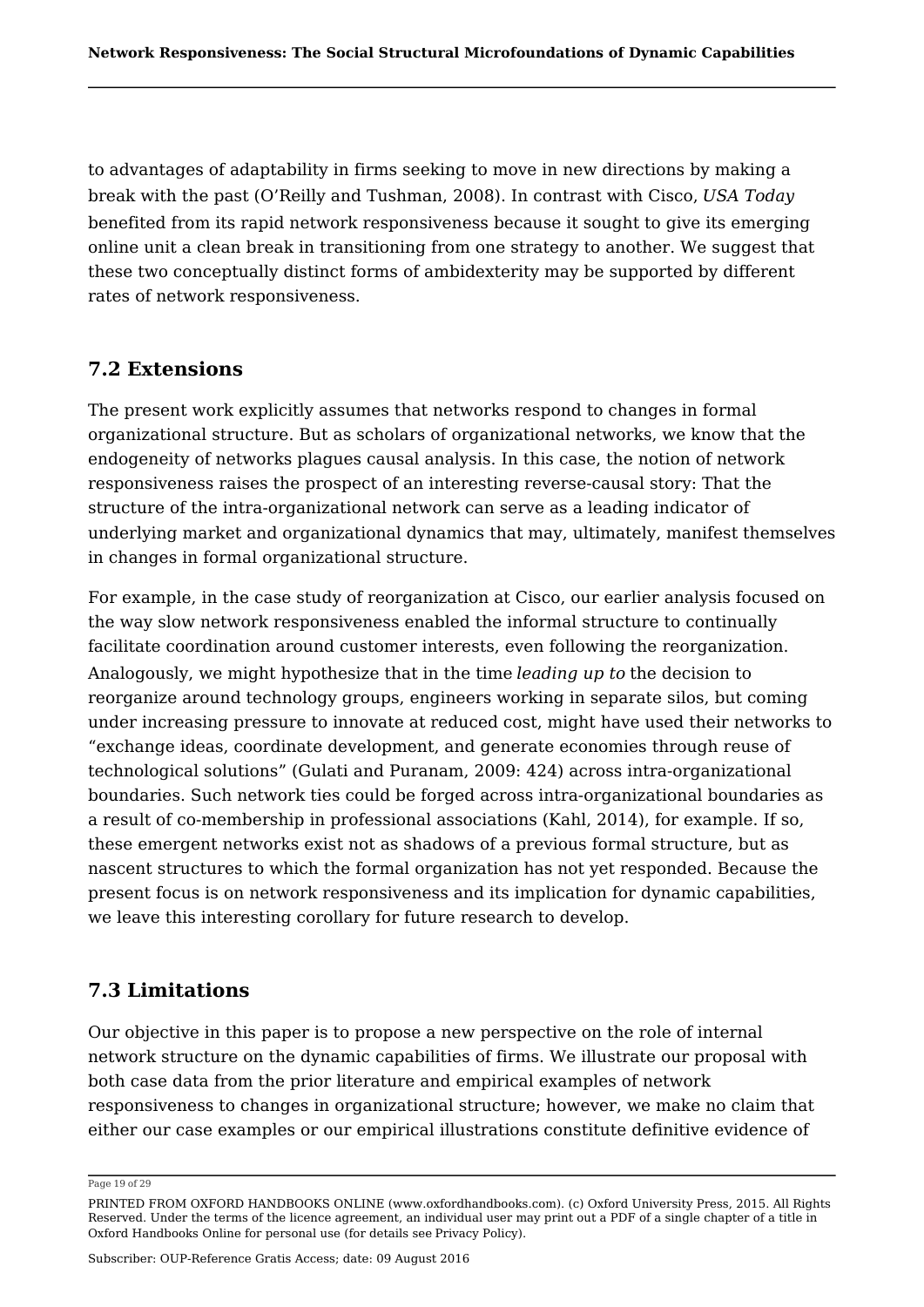anything. Although our objectives are modest, our work is nevertheless not without limitation. First and foremost, BigCo and ProCo are dramatically different kinds of firms, engaged in completely different businesses with quite different structures and cultures. We do not claim that the difference in network responsiveness that we observe between Bob and Pam is either representative of their firms or indicative of firm-level differences. Furthermore, we do not claim that either BigCo or ProCo is likely to be better coordinated or more adaptable. Instead, we make the far more modest claim that our empirical results illustrate the kind of heterogeneity in network responsiveness to which we hope to direct future scholarly attention. We leave it for subsequent research to theorize the firm-level antecedents of network responsiveness and to test our theory of its consequences.

We wish to emphasize two points in conclusion. First, we should explicitly highlight a fact that strikes us as too often neglected in the literature on dynamic capabilities, which can be lost in the sometimes functionalist overtones of this work: Any capability that is optimal for one set of environmental conditions is almost certainly suboptimal when deployed against a different set of conditions. We have affirmatively framed the argument in the paper: We argue that in certain conditions, slow network responsiveness facilitates a coordination-based dynamic capability, whereas fast network responsiveness contributes to a dynamic capability in adaptation.

However, our arguments in the paper are rooted in two suppositions: Organizations vary in how rapidly their internal networks respond to structural changes, and this variance may influence the implementation of different capabilities. To take the final step of linking the rate of network responsiveness to performance advantages requires an additional set of assumptions about the alignment between external conditions and this internal structural feature. For example, in high-velocity environments or environments that are highly disruptive, one might expect that the dynamic capability of adaptation would be critical; thus, fast network responsiveness would lead to better performance outcomes. On the other hand, when change is anticipated and occurs more gradually, the coordination benefits may dominate; under such conditions, the greater stability of slow network responsiveness may lead to better performance outcomes. Certainly, more work is required to clarify the conditions of this contingency story, and therefore to flesh out the performance implications of our argument.

Finally, and more broadly, we believe that any theory of dynamic capabilities must extend to intra-organizational processes. We admittedly do not yet have the empirical evidence to establish that network responsiveness is one of the crucial processes that stands between leaders' intentions to change an organization and the actual ability to do so; but we do know that any meaningful change is certain to begin in the initiation of a resource mobilization process that occurs across the existing network structure of the firm. If the

Page 20 of 29

PRINTED FROM OXFORD HANDBOOKS ONLINE (www.oxfordhandbooks.com). (c) Oxford University Press, 2015. All Rights Reserved. Under the terms of the licence agreement, an individual user may print out a PDF of a single chapter of a title in Oxford Handbooks Online for personal use (for details see Privacy Policy).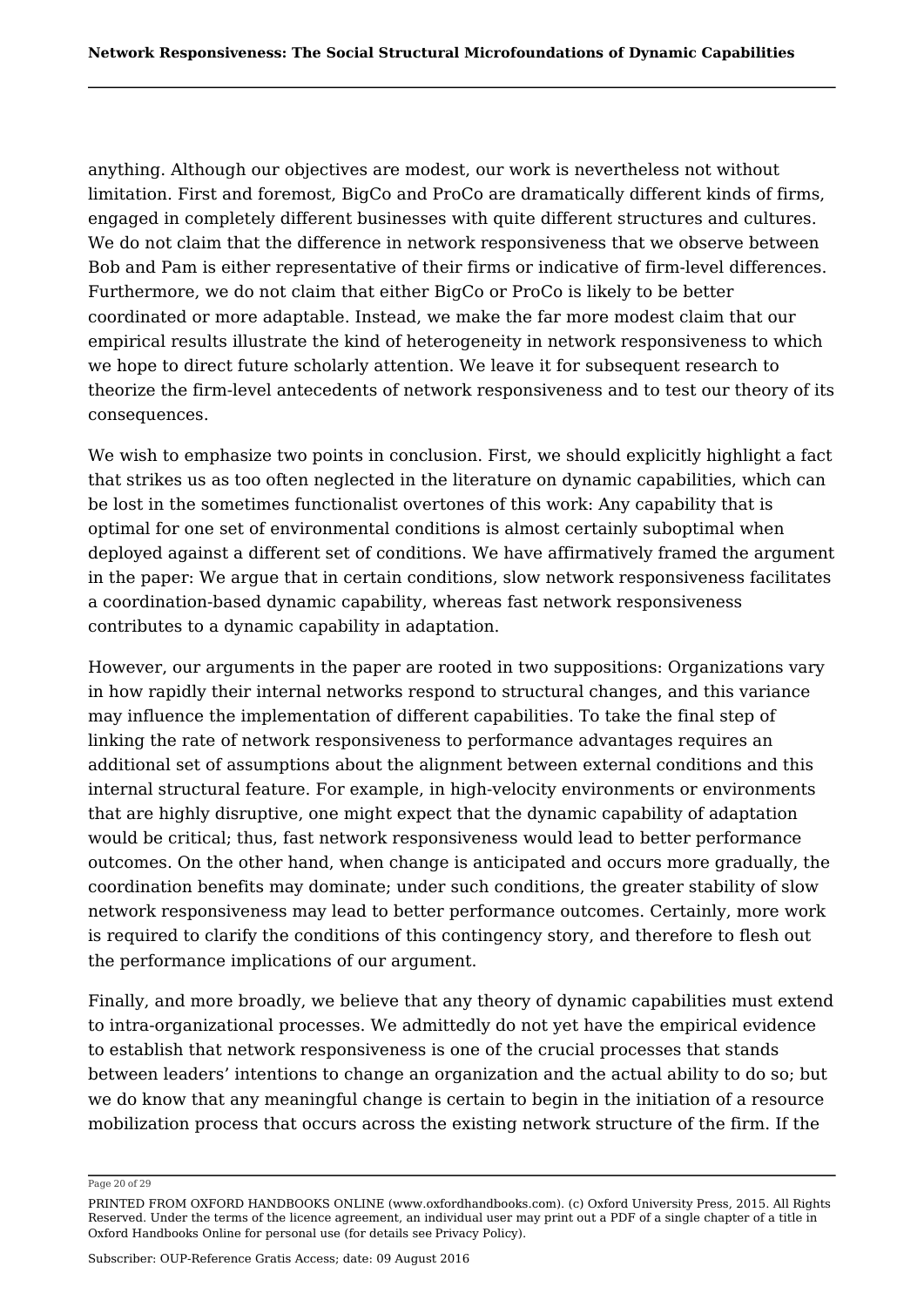change implies a significant departure from the status quo, it is also certain to require that the ties in the existing intra-organizational network will be rerouted. If this is correct, we conclude with the assertion that it presents a prima facie case for bridging the literatures on dynamic capabilities and intra-organizational network processes. The former implies the implementation of major change initiatives, and the latter is always invoked in such undertakings.

### **References**

Adner, Ron, and Helfat, Constance E. 2003. "Corporate Effects and Dynamic Managerial Capabilities". *Strategic Management Journal* 24(10): 1011–1025.

Alcácer, Juan, and Zhao, Minyuan. 2012. "Local R&D Strategies and Multilocation Firms: The Role of Internal Linkages". *Management Science* 58(4): 734–753.

Amburgey, Terry L., Kelly, Dawn and Barnett, William P. 1993. "Resetting the Clock: The Dynamics of Organizational Change". *Administrative Science Quarterly* 38(1): 51–73.

Argote, Linda, and Ingram, Paul. 2000. "Knowledge Transfer: A Basis for Competitive Advantage in Firms". *Organizational Behavior and Human Decision Processes* 82(1): 150– 169.

Bandiera, Oriana, Guiso, Luigi, Prat, Andrea, and Sadun, Raffaella. 2011. "What Do CEOs Do?" Harvard Business School Working Papers.

Barnard, Chester I. 1938. *The Functions of the Executive*. Cambridge, MA: Harvard University Press.

Barney, Jay B. 1991. "Firm Resources and Sustained Competitive Advantage". *Journal of Management* 17(1): 99–120.

Battilana, Julie, and Casciaro, Tiziana. 2012. "Overcoming Resistance to Organizational Change: Strong Ties and Affective Cooptation". *Management Science* 59(4): 819–836.

Blyler, Maureen, and Coff, Russell W. 2003. "Dynamic Capabilities, Social Capital, and Rent Appropriation: Ties That Split Pies". *Strategic Management Journal* 24(7): 677–686.

Bower, Joseph L. 1970. *Managing the Resource Allocation Process: A Study of Corporate Planning and Investment*. Boston, MA: Graduate School of Business Administration, Harvard University.

Brewer, Devon D. 1995. "Patterns in the Recall of Persons in a Department of a Formal Organization". *Journal of Quantitative Anthropology* 5: 255–284.

Page 21 of 29

PRINTED FROM OXFORD HANDBOOKS ONLINE (www.oxfordhandbooks.com). (c) Oxford University Press, 2015. All Rights Reserved. Under the terms of the licence agreement, an individual user may print out a PDF of a single chapter of a title in Oxford Handbooks Online for personal use (for details see Privacy Policy).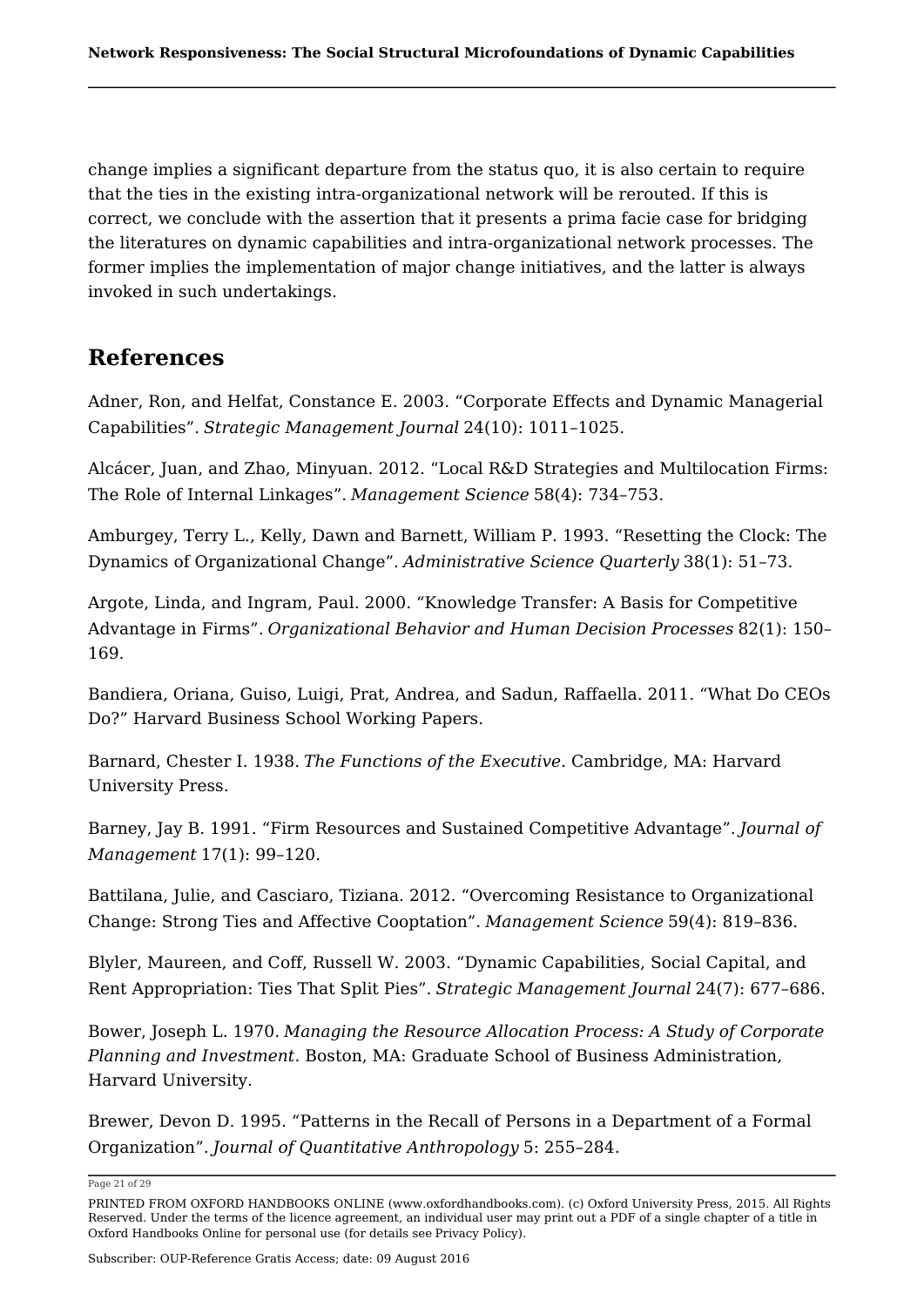Briscoe, Forrest, and Tsai, Wenpin. 2011. "Overcoming Relational Inertia: How Organizational Members Respond to Acquisition Events in a Law Firm". *Administrative Science Quarterly* 56(3): 408–440.

Burt, Ronald S. 2001. "Attachment, Decay, and Social Network". *Journal of Organizational Behavior* 22(6): 619–643.

Burt, Ronald S. 2002. "Bridge decay". *Social Networks* 24(4): 333–363.

Burt, Ronald S. 2004. "Structural Holes and Good Ideas". *American Journal of Sociology* 110(2): 349–399.

Burt, Ronald S. 2005. *Brokerage and Closure: An Introduction to Social Capital*. New York: Oxford University Press.

Chandler, Alfred Dupont. 1962. *Strategy and Structure: Chapters in the History of the Industrial Enterprise*. Cambridge, MA: M.I.T. Press.

Chandler, Alfred Dupont. 1977. *The Visible Hand: The Managerial Revolution in American Business*. Cambridge, MA: Belknap Press.

Chatterji, Aaron. 2014. "Acqui-hiring: Exploring a New Strategic Activity". *Academy of Management Perspectives* 28(4): this issue.

Chua, Roy Y. J., Morris, Michael W., and Ingram, Paul. 2008. "Guanxi vs Networking: Distinctive Configurations of Affect—and Cognition-based Trust in the Networks of Chinese vs American Managers". *Journal of International Business Studies* 40(3): 490– 508.

Cohen, Lauren, Frazzini, Andrea, and Malloy, Christopher. 2010. "Sell-Side School Ties". *Journal of Finance* 65(4): 1409–1437.

Dahlander, Linus, and McFarland, Daniel A. 2013. "Ties That Last: Tie Formation and Persistence in Research Collaborations over Time". *Administrative Science Quarterly* 58(1): 69–110.

Danneels, Erwin. 2002. "The Dynamics of Product Innovation and Firm Competences". *Strategic Management Journal* 23(12): 1095–1121.

Davis, Gerald F. 1991. "Agents without Principles? The Spread of the Poison Pill through the Intercorporate Network". *Administrative Science Quarterly* 36(4): 583–613.

Page 22 of 29

PRINTED FROM OXFORD HANDBOOKS ONLINE (www.oxfordhandbooks.com). (c) Oxford University Press, 2015. All Rights Reserved. Under the terms of the licence agreement, an individual user may print out a PDF of a single chapter of a title in Oxford Handbooks Online for personal use (for details see Privacy Policy).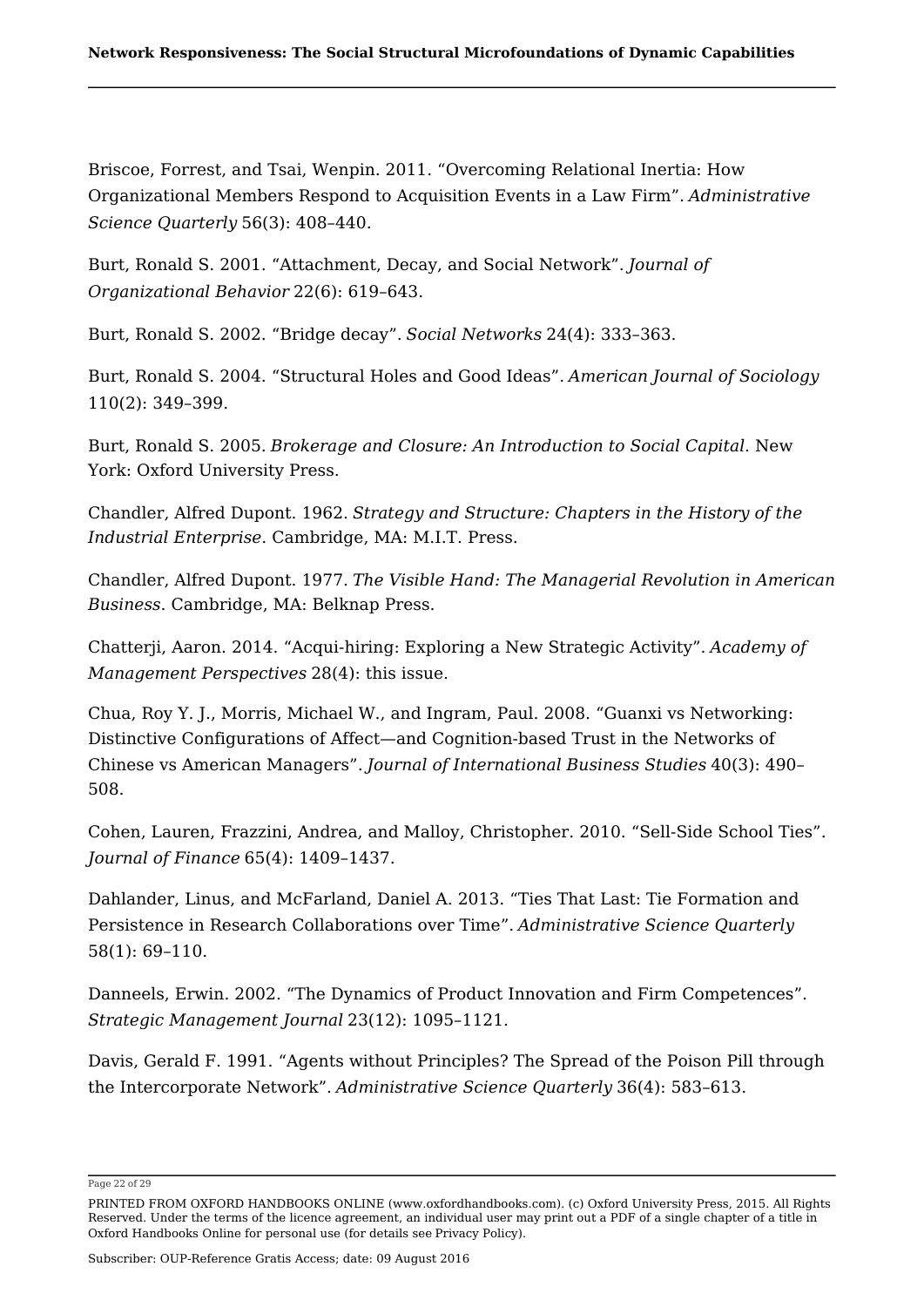Davis, Jason P. 2013. "Organizational Architecture and Dynamic Capabilities: Network Microfoundations of Competitive Advantages in Dynamic Markets". MIT Sloan Working Papers.

Davis-Blake, Alison, and Pfeffer, Jeffrey. 1989. "Just a Mirage: The Search for Dispositional Effects in Organizational Research". *Academy of Management Journal* 14(3): 385–400.

Dessein, Wouter, Garicano, Luis, and Gertner, Robert. 2010. "Organizing for Synergies". *American Economic Journal: Microeconomics* 2(4): 77–114.

DiStefano, Giada, Peteraf, Margaret A., and Verona, Gianmario. 2014. "The Organizational Drivetrain: A Road To Integration of Dynamic Capabilities Research." *Academy of Management Perspectives* 28(4): 307–327.

Doz, Yves, and Kosonen, Mikko. 2008. "The Dynamics of Strategic Agility: Nokia's Rollercoaster Experience". *California Management Review* 50(3): 95–118.

Feld, Scott L. 1981. "The Focused Organization of Social Ties". *American Journal of Sociology* 86(5): 1015–1035.

Galbraith, Jay R. 1973. *Designing Complex Organizations*. Reading, MA: Addison-Wesley.

Gargiulo, Martin. 1993. "Two-step Leverage: Managing Constraint in Organizational Politics". *Administrative Science Quarterly* 38(1): 1–19.

Geletkanycz, Marta A, and Hambrick, Donald C. 1997. "The External Ties of Top Executives: Implications for Strategic Choice and Performance". *Administrative Science Quarterly* 42(4): 654–681.

Ghoshal, Sumantra, and Gratton, Lynda. 2005. "Integrating the Enterprise". *MIT Sloan Management Review* 44(1): 31–38.

Gulati, Ranjay. 2007. "Silo Busting: How to Execute on the Promise of Customer Focus". *Harvard Business Review* 85(5): 98–108.

Gulati, Ranjay, and Puranam, Phanish. 2009. "Renewal through Reorganization: The Value of Inconsistencies between Formal and Informal Organization". *Organization Science* 20(2): 422–440.

Han, Shin-Kap. 1996. "Structuring Relations in on-the-job Networks". *Social Networks* 18(1): 47–67.

Page 23 of 29

PRINTED FROM OXFORD HANDBOOKS ONLINE (www.oxfordhandbooks.com). (c) Oxford University Press, 2015. All Rights Reserved. Under the terms of the licence agreement, an individual user may print out a PDF of a single chapter of a title in Oxford Handbooks Online for personal use (for details see Privacy Policy).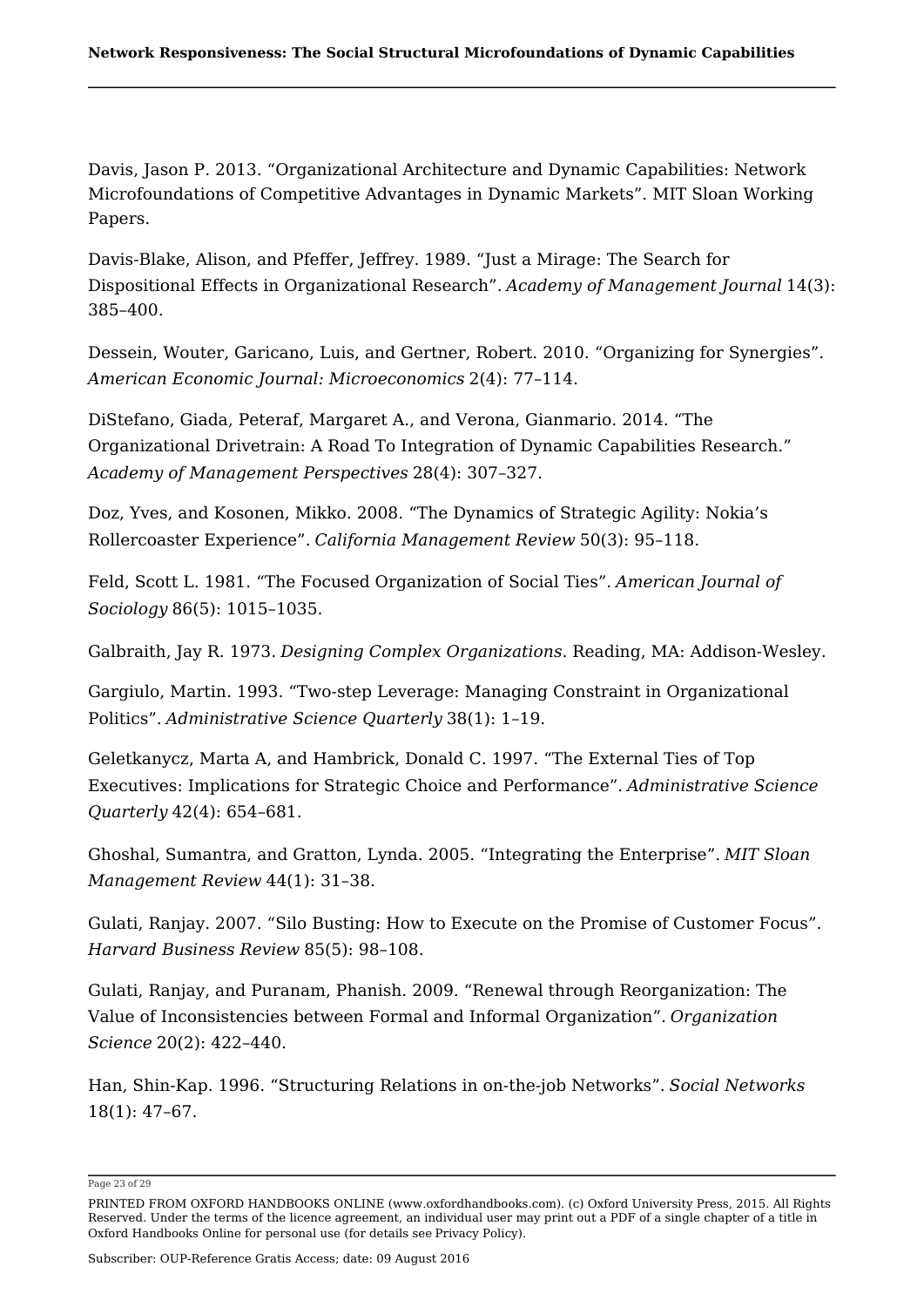Hannan, Michael T., and Freeman, John. 1984. "Structural Inertia and Organizational Change". *American Sociological Review* 49(2): 149–164.

Hansen, Morten T. 1999. "The Search-Transfer Problem: The Role of Weak Ties in Sharing Knowledge across Organization Subunits". *Administrative Science Quarterly* 44(1): 82–111.

Helfat, Constance E. 1997. "Know-how and Asset Complementarity and Dynamic Capability Accumulation: The Case of R&D". *Strategic Management Journal* 18(5): 339– 360.

Helfat, Constance E., and Peteraf, Margaret A. 2003. "The Dynamic Resource-based View: Capability Lifecycles". *Strategic Management Journal* 24(10): 997–1010.

Helfat, Constance E., and Winter, Sidney G. 2011. "Untangling Dynamic and Operational Capabilities: Strategy for the (N)ever-Changing World". *Strategic Management Journal* 32(11): 1243–1250.

Helfat, Constance E., Finkelstein, Sydney, Mitchell, Will, Peteraf, Margaret A., Singh, Harbir, Teece, David J., and Winter, Sidney G. 2007. *Dynamic Capabilities: Understanding Strategic Change in Organizations*. Malden, MA: Blackwell.

Kahl, Steven J. 2014. "Professionals, Associations, and the Development of Capabilities: A Historical Analysis of Production Planners". *Academy of Management Perspectives* 28(4): this issue.

Kanter, Rosabeth Moss. 2003. "Leadership for Change: Enduring Skills for Change Masters". Harvard Business School Cases.

Karim, Samina, and Mitchell, Will. 2000. "Path-dependent and Path-breaking Change: Reconfiguring Business Resources Following Acquisitions in the U.S. Medical Sector, 1978–1995". *Strategic Management Journal* 21(10–11): 1061–1081.

Katz, Ralph, and Allen, Thomas J. 1982. "Investigating the Not Invented Here (NIH) Syndrome: A Look at the Performance, Tenure, and Communication Patterns of 50 R & D Project Groups". *R&D Management* 12(1): 7–20.

Kleinbaum, Adam M. 2012. "Organizational Misfits and the Origins of Brokerage in Intrafirm Networks". *Administrative Science Quarterly* 57(3): 407–452.

Kleinbaum, Adam M. 2014. "The Un-Scaffolding Hypothesis: A Natural Experiment on Network Responsiveness to Structural Change". Tuck Working Papers.

Page 24 of 29

PRINTED FROM OXFORD HANDBOOKS ONLINE (www.oxfordhandbooks.com). (c) Oxford University Press, 2015. All Rights Reserved. Under the terms of the licence agreement, an individual user may print out a PDF of a single chapter of a title in Oxford Handbooks Online for personal use (for details see Privacy Policy).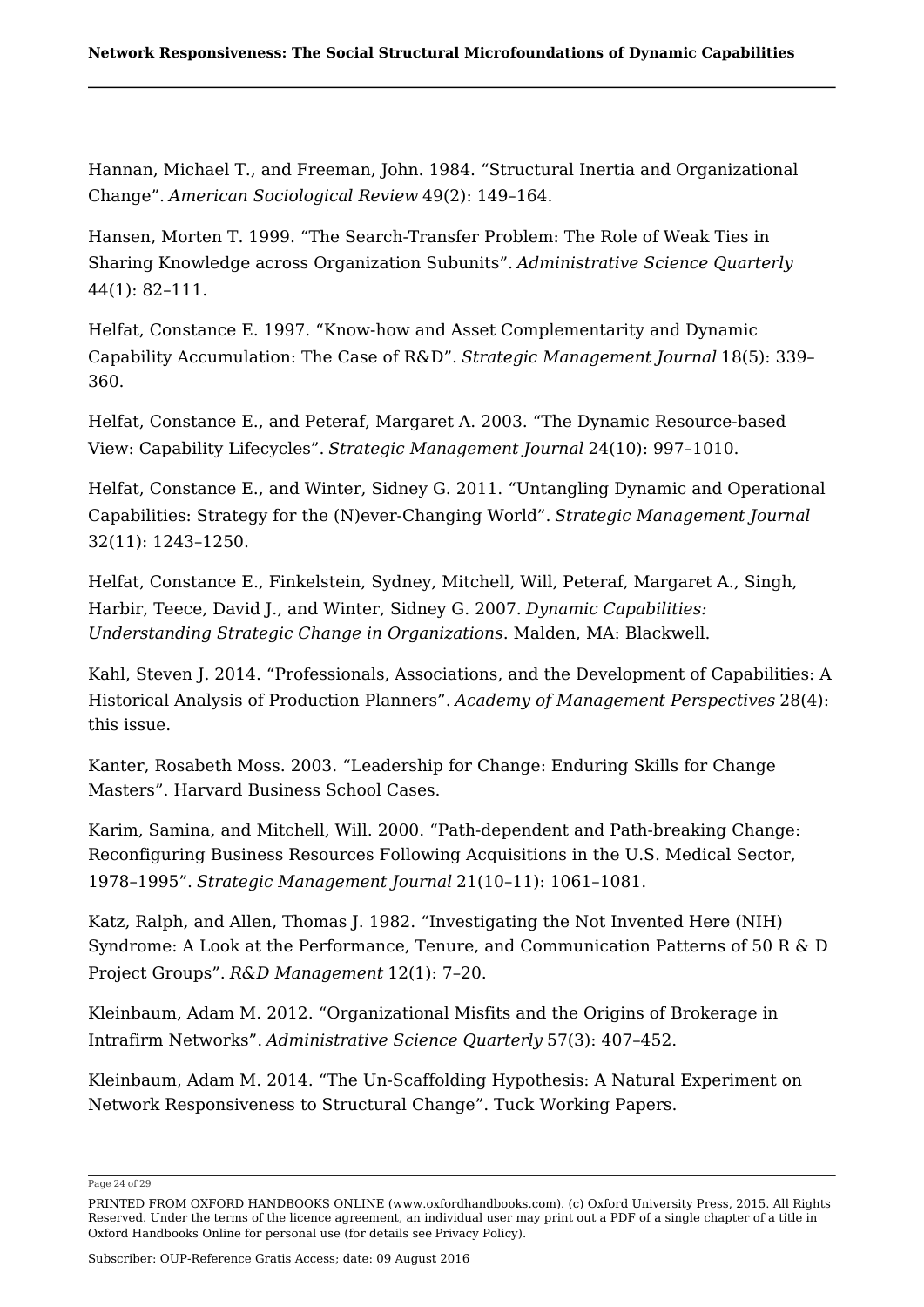Kleinbaum, Adam M., and Stuart, Toby E. 2014. "Inside the Black Box of the Corporate Staff: Social Networks and the Implementation of Corporate Strategy". *Strategic Management Journal* 35(1): 24–47.

Kleinbaum, Adam M., and Tushman, Michael L. 2007. "Building Bridges: The Social Structure of Interdependent Innovation". *Strategic Entrepreneurship Journal* 1(1): 103– 122.

Kleinbaum, Adam M., Stuart, Toby E., and Tushman, Michael L. 2013. "Discretion within Constraint: Homophily and Structure in a Formal Organization". *Organization Science* 24(*5*): 1316–1336.

Kotter, John P. 1982. *The General Managers*. New York: Free Press.

Krackhardt, David, and Hanson, Jeffrey R. 1993. "Informal Networks: The Company behind the Charts". *Harvard Business Review* 71(4): 104–111.

Leana, Carrie R., and Van Buren, Harry J. 1999. "Organizational Social Capital and Employment Practices". *Academy of Management Review* 24(3): 538–555.

Liu, Christopher C., Srivastava, Sameer B., and Stuart, Toby E. 2011. "An Intraorganizational Ecology of Individual Attainment". *Rotman Working Papers*.

March, James G., and Simon, Herbert A. 1958. *Organizations*. Cambridge, MA: Blackwell.

Mayo, Elton. 1949. "Hawthorne and the Western Electric Company". In Derek Salman Pugh (Ed.) *Organization Theory: Selected Readings* (Harmondsworth: Penguin Books): 355–368.

Mintzberg, Henry. 1973. *The Nature of Managerial Work*. New York: Harper & Row.

Nahapiet, Janine, and Ghoshal, Sumantra. 1998. "Social Capital, Intellectual Capital, and the Organizational Advantage". *Academy of Management Review* 23(2): 242–266.

O'Reilly, Charles A., and Tushman, Michael L. 2008. "Ambidexterity as a Dynamic Capability: Resolving the Innovator's Dilemma". *Research in Organizational Behavior 28*: 185–206.

O'Reilly, Charles A., and Tushman, Michael L. 2013. "Organizational Ambidexterity: Past, Present, and Future". *The Academy of Management Perspectives* 27(4): 324–338.

Palmer, Donald. 1983. "Interpreting Corporate Interlocks from Broken Ties". *Social Science History* 7(2): 217–231.

Page 25 of 29

PRINTED FROM OXFORD HANDBOOKS ONLINE (www.oxfordhandbooks.com). (c) Oxford University Press, 2015. All Rights Reserved. Under the terms of the licence agreement, an individual user may print out a PDF of a single chapter of a title in Oxford Handbooks Online for personal use (for details see Privacy Policy).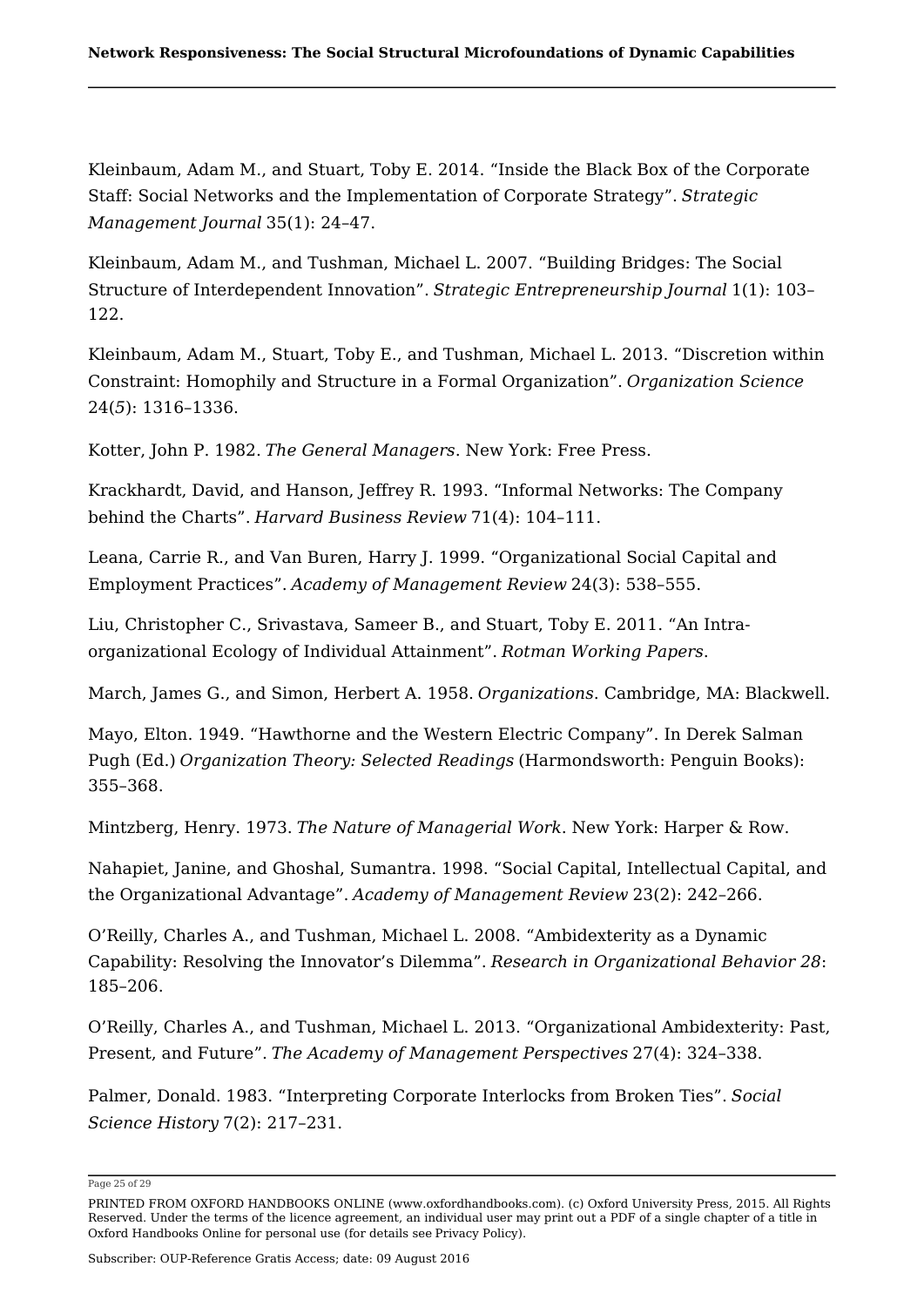Peteraf, Margaret A. 1993. "The Cornerstones of Competitive Advantage: A Resource-Based View". *Strategic Management Journal* 14(3): 179–191.

Pfeffer, Jeffrey. 1992. *Managing with Power: Politics and Influence in Organizations*. Boston, MA: Harvard Business School Press.

Pfeffer, Jeffrey, and Salancik, Gerald R. 1978. *The External Control of Organizations: A Resource Dependence Perspective*. Stanford, CA: Stanford Business Classics.

Quintane, Eric, and Kleinbaum, Adam M. 2011. "Matter over Mind? E-mail Data and the Measurement of Social Networks". *Connections* 31(1): 22–46.

Rajan, Raghuram, Servaes, Henri, and Zingales, Luigi. 2000. "The Cost of Diversity: The Diversification Discount and Inefficient Investment". *Journal of Finance* 55(1): 35–80.

Reagans, Ray, and McEvily, Bill. 2003. "Network Structure and Knowledge Transfer: The Effects of Cohesion and Range". *Administrative Science Quarterly* 48(2): 240–267.

Rider, Christopher I. 2012. "Employees' Prior Affiliations Constrain Organizational Network Positions: Evidence from U.S. Venture Capital and Private Equity". *Administrative Science Quarterly* 57(3): 453–483.

Roethlisberger, Fritz J., and Dickson, William J. 1939. *Management and the Worker*. Boston, MA: Harvard University Press.

Rosenkopf, Lori, and Almeida, Paul. 2003. "Overcoming Local Search through Alliances and Mobility". *Management Science* 49(6): 751–766.

Sasovova, Zuzana, Mehra, Ajay, Borgatti, Stephen P., and Schippers, Michaela C. 2010. "Network Churn: The Effects of Self-Monitoring Personality on Brokerage Dynamics". *Administrative Science Quarterly* 55(4): 639–670.

Schein, Edgar H. 1985. *Organizational Culture and Leadership*. San Francisco, CA: Jossey-Bass.

Schilke, Oliver. 2014. "Second-Order Dynamic Capabilities: How Do They Matter?" *Academy of Management Perspectives* 28(4): this issue.

Scott, John. 1991. *Social Network Analysis: A Handbook*. London: Sage.

Shue, Kelly. 2013. "Executive Networks and Firm Policies: Evidence from the Random Assignment of MBA Peers". *Review of Financial Studies* 26(6): 1401–1442.

Page 26 of 29

PRINTED FROM OXFORD HANDBOOKS ONLINE (www.oxfordhandbooks.com). (c) Oxford University Press, 2015. All Rights Reserved. Under the terms of the licence agreement, an individual user may print out a PDF of a single chapter of a title in Oxford Handbooks Online for personal use (for details see Privacy Policy).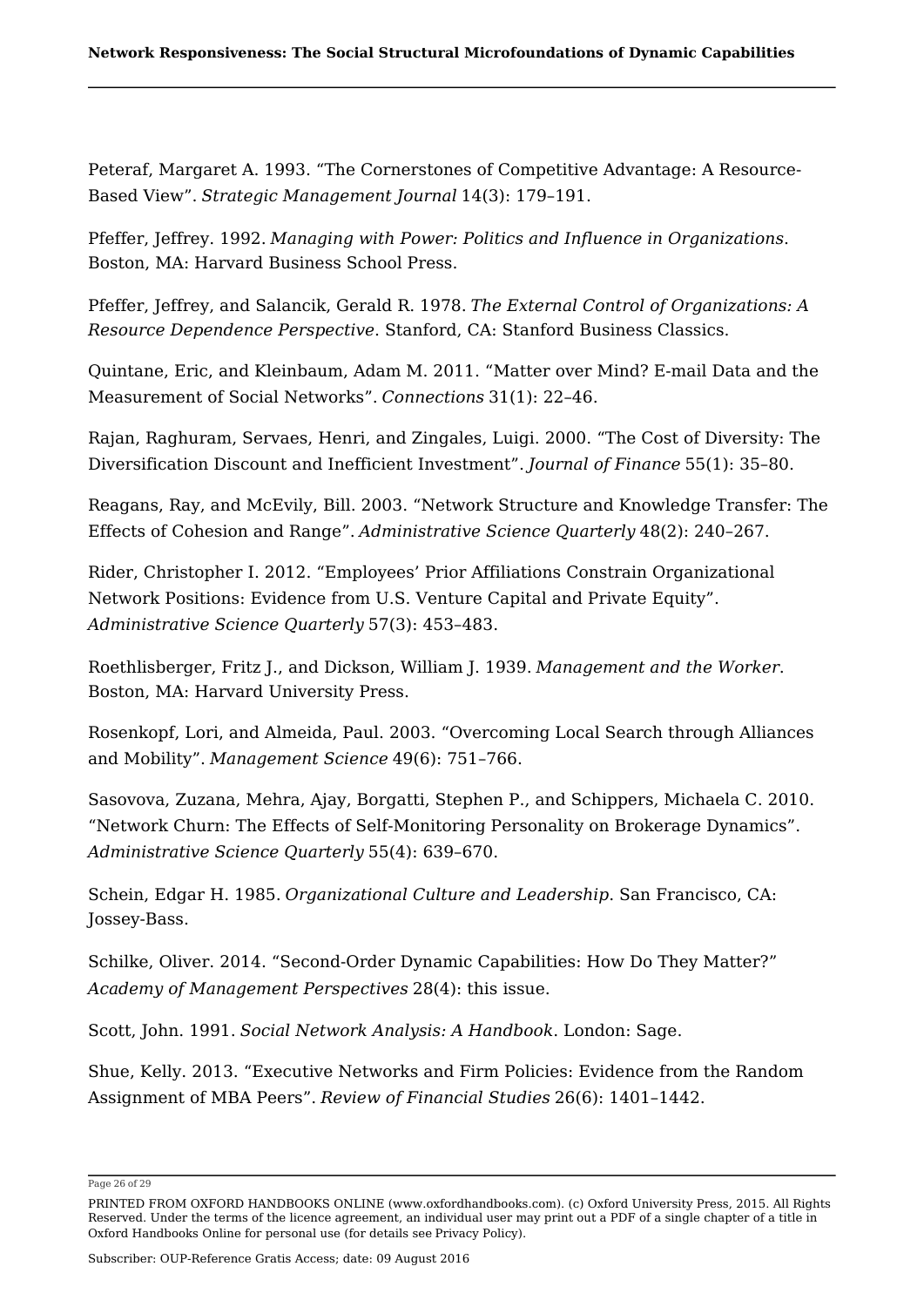Sorenson, Olav, and Stuart, Toby E. 2008. "Entrepreneurship: A Field of Dreams?" *The Academy of Management Annals* 2(1): 517–543.

Stuart, Toby E. 1998. "Network Positions and Propensities to Collaborate: An Investigation of Strategic Alliance Formation in a High-Technology Industry". *Administrative Science Quarterly* 43(3): 668–698.

Taylor, Alva, and Helfat, Constance E. 2009. "Organizational Linkages for Surviving Technological Change: Complementary Assets, Middle Management, and Ambidexterity". *Organization Science* 20(4): 718–739.

Teece, David J. 2007. "Explicating Dynamic Capabilities: The Nature and Microfoundations of (Sustainable) Enterprise Performance". *Strategic Management Journal* 28(13): 1319–1350.

Teece, David J., Pisano, Gary P., and Shuen, Amy. 1997. "Dynamic Capabilities and Strategic Management". *Strategic Management Journal* 18(7): 509–533.

Thomas, David A. 1990. "The Impact of Race on Managers' Experiences of Developmental Relationships (Mentoring and Sponsorship): An Intra-Organizational Study". *Journal of Organizational Behavior* 11(6): 479–492.

Thompson, James D. 1967. *Organizations in Action; Social Science Bases of Administrative Theory*. New Brunswick, NJ: Transaction.

Tushman, Michael L., and Philip Anderson. 1986. "Technological Discontinuities and Organizational Environments". *Administrative Science Quarterly* 31(3): 439–465.

Tushman, Michael L., and O'Reilly, Charles A. 1996. "Ambidextrous Organizations: Managing Evolutionary and Revolutionary Change". *California Management Review* 38(4): 8–31.

Tushman, Michael L., Roberts, Michael J., and Kiron, David. 2005. *USA TODAY: Pursuing the Network Strategy (A)*. Boston, MA: Harvard Business School Press.

Verbrugge, Lois M. 1979. "Multiplexity in Adult Friendships". *Social Forces* 57(4): 1286– 1309.

Wageman, Ruth, and Gordon, Frederick M. 2005. "As the Twig Is Bent: How Group Values Shape Emergent Task Interdependence in Groups". *Organization Science* 16(6): 687–700.

Page 27 of 29

PRINTED FROM OXFORD HANDBOOKS ONLINE (www.oxfordhandbooks.com). (c) Oxford University Press, 2015. All Rights Reserved. Under the terms of the licence agreement, an individual user may print out a PDF of a single chapter of a title in Oxford Handbooks Online for personal use (for details see Privacy Policy).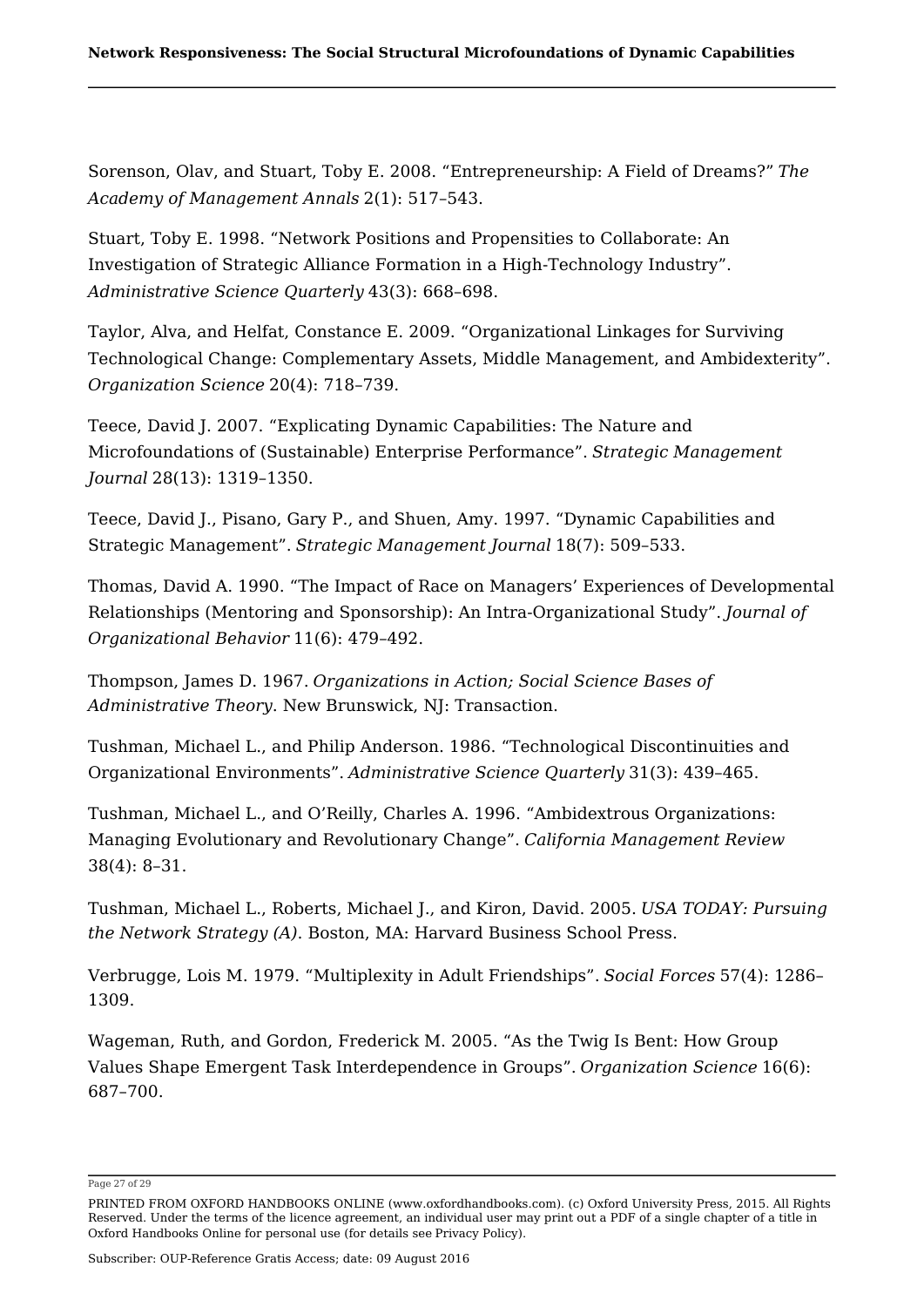Weber, Max. 1924. "Legitimate Authority and Bureaucracy". In Derek Salman Pugh (Ed.) *Organization Theory: Selected Readings* (New York: Viking Penguin): 3–15.

Williamson, Oliver E. 1975. *Markets and Hierarchies, Analysis and Antitrust Implications: A Study in the Economics of Internal Organization*. New York: Free Press.

Wuchty, Stefan, and Uzzi, Brian. 2011. "Human Communication Dynamics in Digital Footsteps: A Study of the Agreement between Self-Reported Ties and Email Networks". *PLoS ONE* 6(11): e26972.

Zuckerman, Ezra W. 1999. "The Categorical Imperative: Securities Analysts and the Illegitimacy Discount". *American Journal of Sociology* 104(5): 1398–1438.

Zuckerman, Ezra W. 2005. "Typecasting and Generalism in Firm and Market: Genrebased Career Concentration in the Feature Film Industry, 1933–1995". In Candace Jones and Patricia H. Thornton (Eds) *Transformation in Cultural Industries: Research in the Sociology of Organizations* (Greenwich, CT: JAI Press): 171–214.

### **Notes:**

 $(^1)$  This chapter is a republication of an article of the same title that appeared in  $Academy$ *of Management Perspectives* 28(4): 353–367 in November, 2014. The authors are grateful to Pino Audia, Forrest Briscoe, Dan Feiler, Syd Finkelstein, Connie Helfat, Steve Kahl, Andy King, Margie Peteraf, Wendy Smith, Chris Trimble, and Mike Tushman; to participants in the Tuck Strategy Summer Camp, Wharton People in Organizations conference; SMS special conference in Tel Aviv; and the Organization Design Community for their valuable comments and feedback. Any remaining errors are purely our own.

 $(^2)$  Of course, coordination may, in some situations, be an operational capability (Helfat and Winter 2011).

 $(3)$  Our theorizing explicitly concerns the responsiveness of the network to the endogenous choice to reorganize the formal structure of the firm, but we note related research on exogenous changes, such as those that occur when interlocking directors unexpectedly die or retire (Palmer 1983).

 $( ^{4})$  We are careful here to use language that denotes temporal sequencing but does not imply causality. Although we are fortunate to have access to Gulati and Puranam's (2009) rich qualitative analysis of Cisco, which focuses explicitly on what we call network stability, we know of no such analysis that focuses explicitly on network responsiveness.

Page 28 of 29

PRINTED FROM OXFORD HANDBOOKS ONLINE (www.oxfordhandbooks.com). (c) Oxford University Press, 2015. All Rights Reserved. Under the terms of the licence agreement, an individual user may print out a PDF of a single chapter of a title in Oxford Handbooks Online for personal use (for details see Privacy Policy).